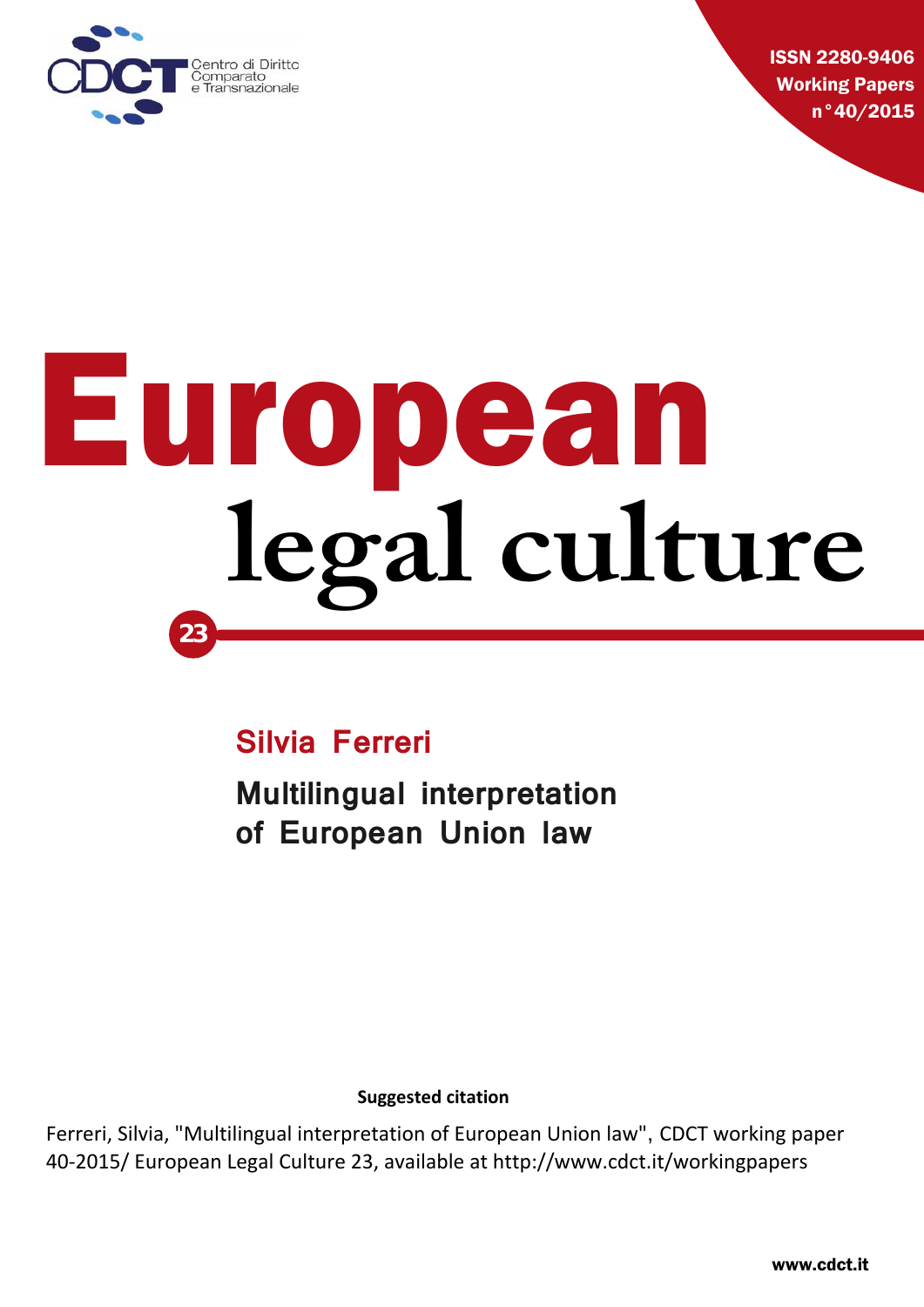# Abstract

*La politica attuata nella CEE con il regolamento N. 1/1958 per garantire i diritti linguistici dei cittadini prevede che tutte le lingue ufficiali degli Stati membri abbiano lo stesso status. La Corte di giustizia europea ha più volte confermato l'uguale valore di tutte le versioni linguistiche. Questa scelta ha dato vita ad una vera e propria sfida per gli estensori della normativa e gli interpreti. Esistono pochissime esperienze simili in epoca contemporanea; forse solo il Sudafrica ha una simile varietà di lingue ufficiali. La reazione di molti osservatori è stata spesso colorata di scetticismo: il minimo che si possa dire, in generale, è che i giudici saranno difficilmente in grado di prendere in considerazione in modo efficace tutte le (ora) 24 versioni di una qualsiasi legislazione rilevante. La situazione più probabile è che un interprete cercherà conferma della propria lettura di una disposizione controversa nelle lingue più simili alla propria (o in una lingua straniera che per ragioni storiche sia ampiamente conosciuta in un determinato territorio). All'interno della giurisprudenza della Corte di giustizia una delle conseguenze più evidenti è l'inclinazione prevalente verso un'interpretazione teleologica: solo tenendo conto delle finalità di un regolamento o di una direttiva annunciate nei considerando iniziali e nei lavori preparatori una regola ambigua può essere chiarita, visto che i diversi testi sono equivalenti e nessuno di loro ha la posizione di testo "autentico".*

Keywords: lingue ufficiali, Corte europea di giustizia, interpretazione di testi multilingue

*The policy implemented within the EEC by Regulation N. 1/1958 to guarantee the citizens' linguistic rights provides that all the official languages of the Member states have the same status. The ECJ has repeatedly confirmed the equal value of all the linguistic versions. This ambitious choice has created a real challenge for the drafters of legislation and interpreters alike. Very few similar experiences exist in contemporary times, perhaps only South Africa has a similar variety of official languages. The reaction of many observers has often been tainted of skepticism: the least that can generally be said is that judges will hardly be able to effectively consider all the (now) 24 versions of any piece of relevant legislation. The most likely situation is that an interpreter will seek confirmation of his/her reading of a disputed provision in the languages most similar to one's own (or in a foreign language that for historical reasons is widely known in a certain territory). Within the ECJ case law one of the most evident consequences is the prevailing inclination toward a purposive interpretation: only having regard to the aims of a regulation or a directive announced in the opening recitals and in the preparatory works can an ambiguous rule be clarified, if the several texts are equivalent and none of them has the standing of "authentic" text.*

Keywords: official languages, European Court of Justice, interpretation of multilingual texts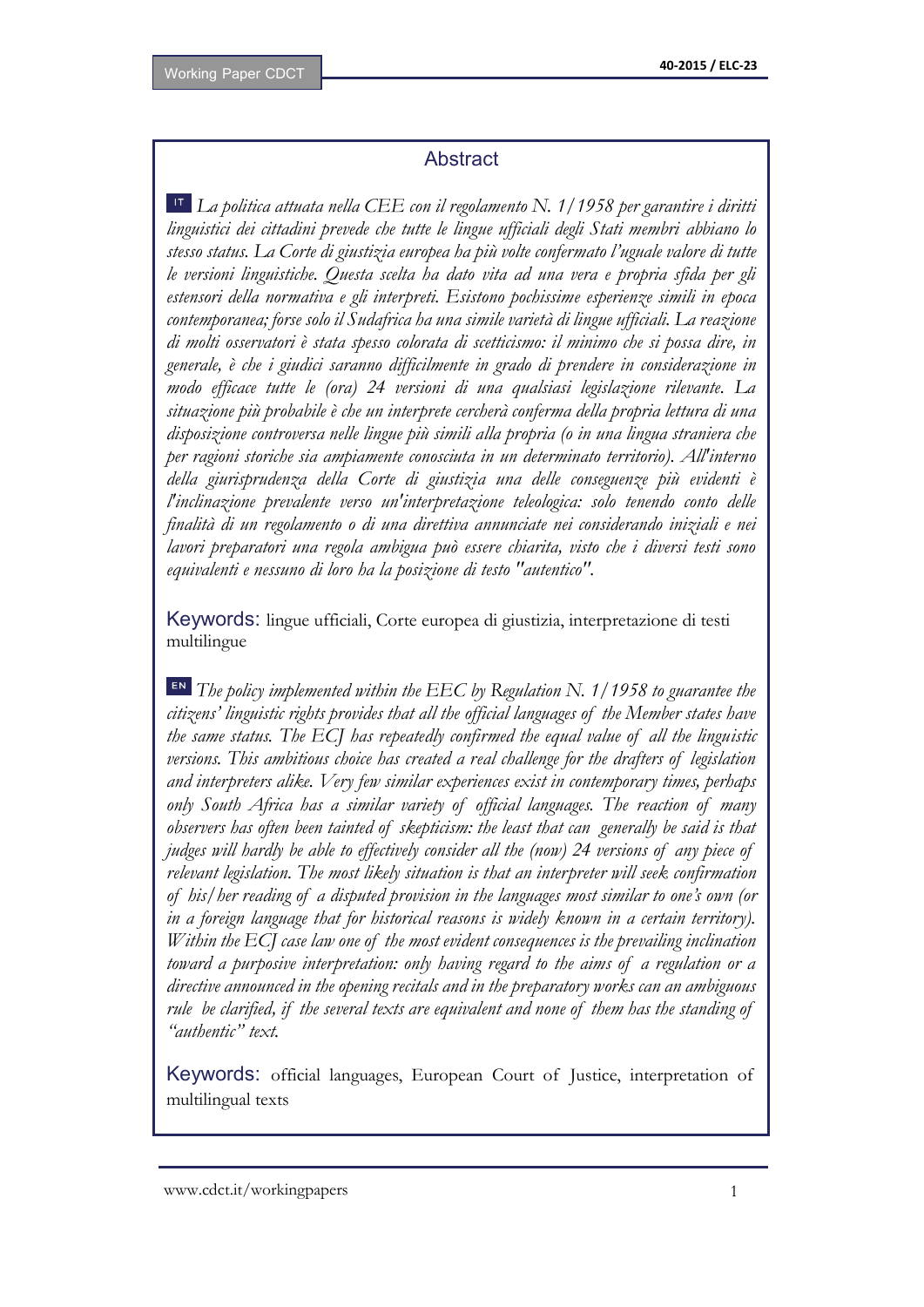# **MULTILINGUAL INTERPRETATION OF EUROPEAN UNION LAW**

### SILVIA FERRERI

# **Index**

1. Introduction. The multilingual option - 2. Advantages and disadvantages - 3. Consequences of having all linguistic versions as authentic - 4. Common law jurisdictions: a cautious attitude - 5. Some criticisms - 6. Where to look for the purpose of legislation? - 7. Two equally criticized approaches - 8. Problems of translation or problems of clarity? - 9. Predictability. Conclusions.

#### **1. - Introduction. The multilingual option.**

A long-standing decision from 1958 still affects the present situation of languages within the EU.

At the time, when the languages used in the six original member States of the *European Common Market* were very few when compared with today's 24 languages, it seemed quite logical to provide in EEC Regulation 1/1958 that

"Article 1

 $\overline{a}$ 

The official languages and the working languages of the institutions of the Community shall be Dutch, French, German and Italian".

Under this rule, workloads could be managed reasonably well, considering that minor (in terms of number of native speakers) languages such as the Luxembourg language (*Lëtzebuergesch*), or Belgium's Flemish spoken, were not granted the title of "official languages"1.

The commitment to multilingualism is also repeated in art. 20, 2 (d) of the 2007 *Treaty on the Functioning of the EU*, according to which:

"Citizens of the Union shall enjoy …

 (d) the right to petition the European Parliament, to apply to the European Ombudsman, and to address the institutions and advisory bodies of the

Professore Ordinario di diritto privato comparato, Università degli Studi di Torino.

<sup>&</sup>lt;sup>1</sup> Some regional languages, such as Basque, Catalan, Galician, Scottish Gaelic and Welsh have a "*co-official*" status in the sense that the documents are translated into these languages, on the basis of specific agreements with the Member States where these languages are used and with the economic support of those States. The Ministers of Foreign Affairs reached the agreement in 2005 [\(http://euobserver.com/news/19323\)](http://euobserver.com/news/19323). See, for example, http://ec.europa.eu/ [unitedkingdom/about\\_us/office\\_in\\_wales/welsh\\_language\\_en.htm.](http://ec.europa.eu/%20unitedkingdom/about_us/office_in_wales/welsh_language_en.htm)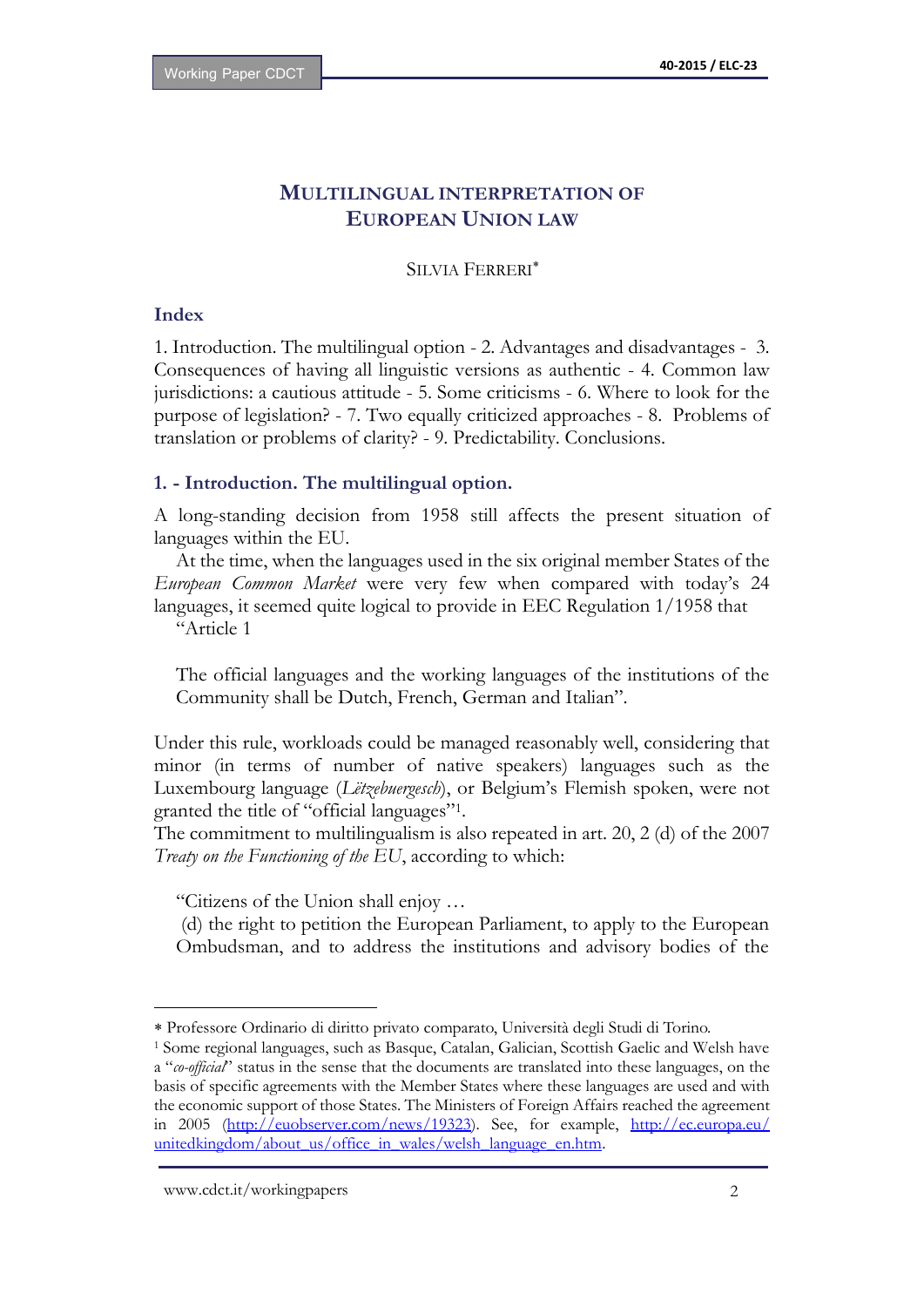Union in any of the Treaty languages and to obtain a reply in the same language".

Problems related to the management of several versions of European documents have obviously become much more serious with the joining of several new countries, especially those belonging to Central and Eastern Europe. This is the reason why so much discussion is taking place on the "language policy after the enlargement"2.

A specific consideration deserves attention. A rather critical remark made by Advocate general Jacobs<sup>3</sup> points out that:

"It is a fiction to say that the legislature has considered all the language versions. What of legislation adopted by the Six? Each accession increases the number of texts that were not originally authentic in all the current languages.

It would, however, be contrary to the accession treaties to suggest that only those language versions existing at the time the legislation was adopted are authentic".

We should therefore consider that some texts have become authentic "ex post", after the Member State using a different language has actually joined the Union. As a result, from the beginning of our reflections on the subject, we must contend with issues relating to compromise. For instance, there is an element of fiction in saying that the Irish version of a 1967 regulation is authentic, since Ireland only joined the "European club" in 1973.

The European Court of Justice (ECJ) has dealt with equality issues between all the languages. In the *Skoma* case (C-161/06) at point 37, it ruled that regarding legislation that existed prior to a State's accession:

"an act adopted by a Community institution, such as the regulation at issue in the main proceedings, cannot be enforced against natural and legal persons in a Member State before they have the opportunity to make themselves

<sup>2</sup> B. POZZO, V. JACOMETTI (eds.), *Le politiche linguistiche delle istituzioni comunitarie dopo l'allargamento*, Milan, Giuffré, 2006; Isabel Schübel ‐Pfister, *Enjeux et perspectives du multilinguisme dans l'Union européenne: après l'élargissement, la «babelisation»*, *Revue du Marché Commun et de L'union Européenne*, 2005, 332; some interesting data in Isidor Marí and Miquel Strubell (Open University of Catalunya), *The linguistic regime of the European Union: Prospects in the face of enlargement,* available at: <*www.europadiversa.org/eng/.../strubell\_mari\_eng...>.*

<sup>3</sup> Lecture on "*How to interpret legislation which is equally authentic in twenty languages*", Brussels 2003, http://ec.europa.eu/dgs/legal\_service/seminars/agjacobs\_summary.pdf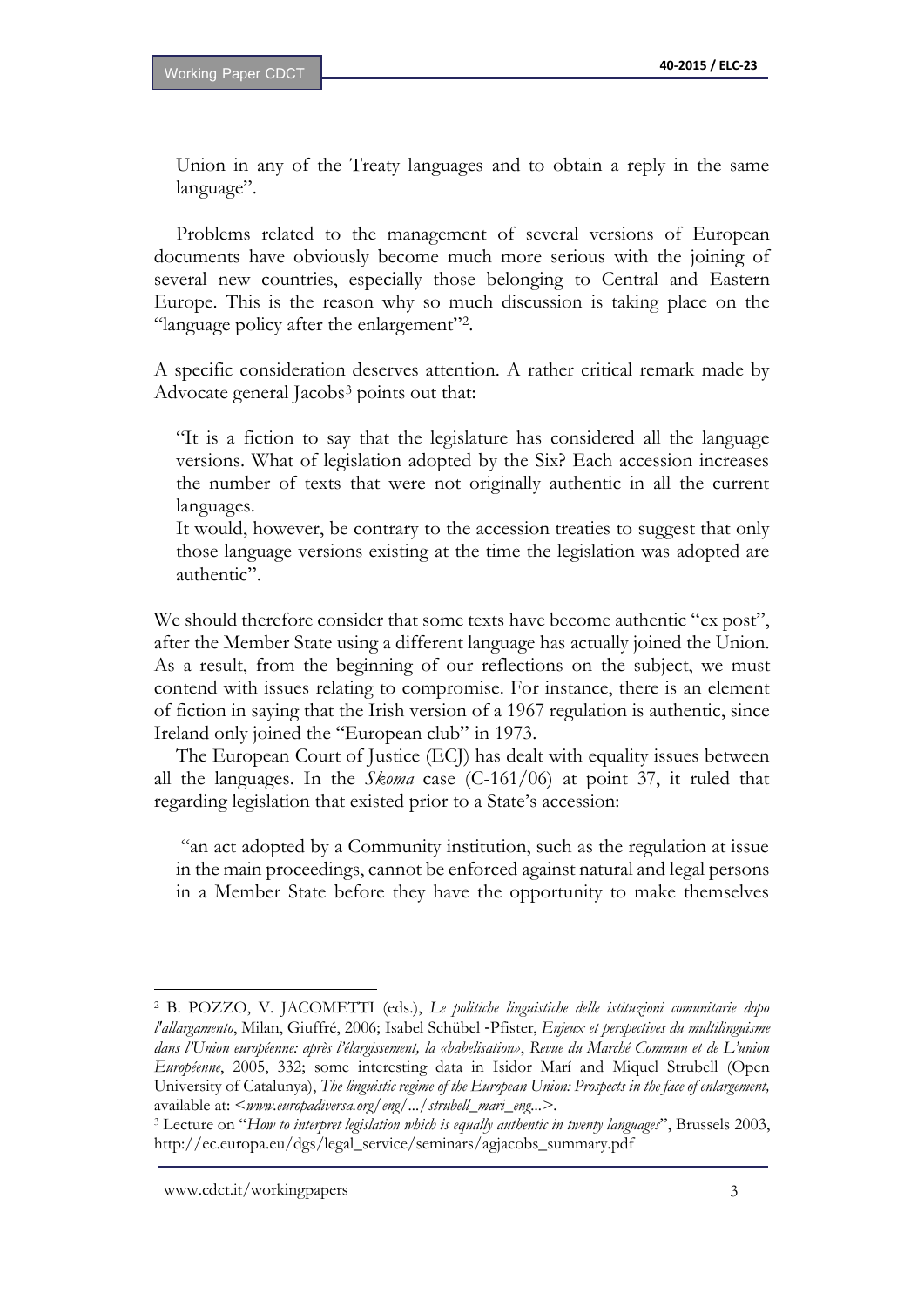acquainted with it by its proper publication in the *Official Journal of the European Union"4*.

This is a consequence of the need for legal certainty, ruling that that legislative acts enacted before the accession of a State to the Community (now Union) must be translated into the language of all member States to be made binding on the citizens. Publication on the *Official Journal* is part of the process of making the law accessible to citizens.

#### **2. - Advantages and disadvantages**

On the positive side of the arrangement reached in 1958, two arguments attract our attention.

Firstly, everyone agrees that cultural diversity is an important asset, and that different languages reflect differences in culture. Linguistic issues are highly sensitive and are part of the identity of many ethnic groups in Europe. Often, demands for independence are linked to the existence of a particular language in a specific area that sets part of the population apart from the rest of the country (the obvious reference is to Catalonia, the Basque country, the Flemish region in Belgium, Scotland and so on).

Secondly, when legislation is expressed in more than one language, it may well be that the intent of the legislator is better explained by comparing the various versions of the same text. Where the intent may result fuzzy in one language, another version may be more explicit.

On the negative side, of course, the main complaint concerns the complex mechanisms necessary to maintain 24 parallel versions of all documents<sup>5</sup>, the uncertainty connected with the fact that the various versions may be divided into majority and minority groups (or into even more fragmented groups) and the observation that in fact, apart from official declarations of equality, English has largely taken over, at least as *working* language at the institutional level.

A study performed some years ago by the Commission observed that researchers

"in 2001 found for the first time that more documents had been drafted in English than French (55% and 42% respectively). Just a few years later in

The author is more optimistic, as shown in the following pages.

<sup>4</sup> *Skoma*-Lux sro v Celní ředitelství Olomouc, C-161/06, 11 December 2007, accessed at [<http://curia.europa.eu/juris/document/document.jsf;jsessionid=9ea7d0f130de109b4cf672](http://curia.europa.eu/juris/document/document.jsf;jsessionid=9ea7d0f130de109b4cf672c245aca63ca33c885be1bc.e34KaxiLc3eQc40LaxqMbN4ObhmKe0?text=&docid=71342&pageIndex=0&doclang=EN&mode=lst&dir=&occ=first&part=1&cid=103447) [c245aca63ca33c885be1bc.e34KaxiLc3eQc40LaxqMbN4ObhmKe0?text=&docid=71342&pa](http://curia.europa.eu/juris/document/document.jsf;jsessionid=9ea7d0f130de109b4cf672c245aca63ca33c885be1bc.e34KaxiLc3eQc40LaxqMbN4ObhmKe0?text=&docid=71342&pageIndex=0&doclang=EN&mode=lst&dir=&occ=first&part=1&cid=103447) [geIndex=0&doclang=EN&mode=lst&dir=&occ=first&part=1&cid=103447>](http://curia.europa.eu/juris/document/document.jsf;jsessionid=9ea7d0f130de109b4cf672c245aca63ca33c885be1bc.e34KaxiLc3eQc40LaxqMbN4ObhmKe0?text=&docid=71342&pageIndex=0&doclang=EN&mode=lst&dir=&occ=first&part=1&cid=103447).

<sup>5</sup> According to Larry M. SOLAN, *The Interpretation of Multilingual Statutes by the ECJ*, 34 *Brooklyn J. International Law*, 2008-9, p. 276 managing many linguistic versions results in

<sup>&</sup>quot;a daunting task for a court that must resolve disputes over a statute's applicability … The opportunity for inconsistencies among the various language versions is so profound that it would not be surprising if the entire system collapsed under its own weight".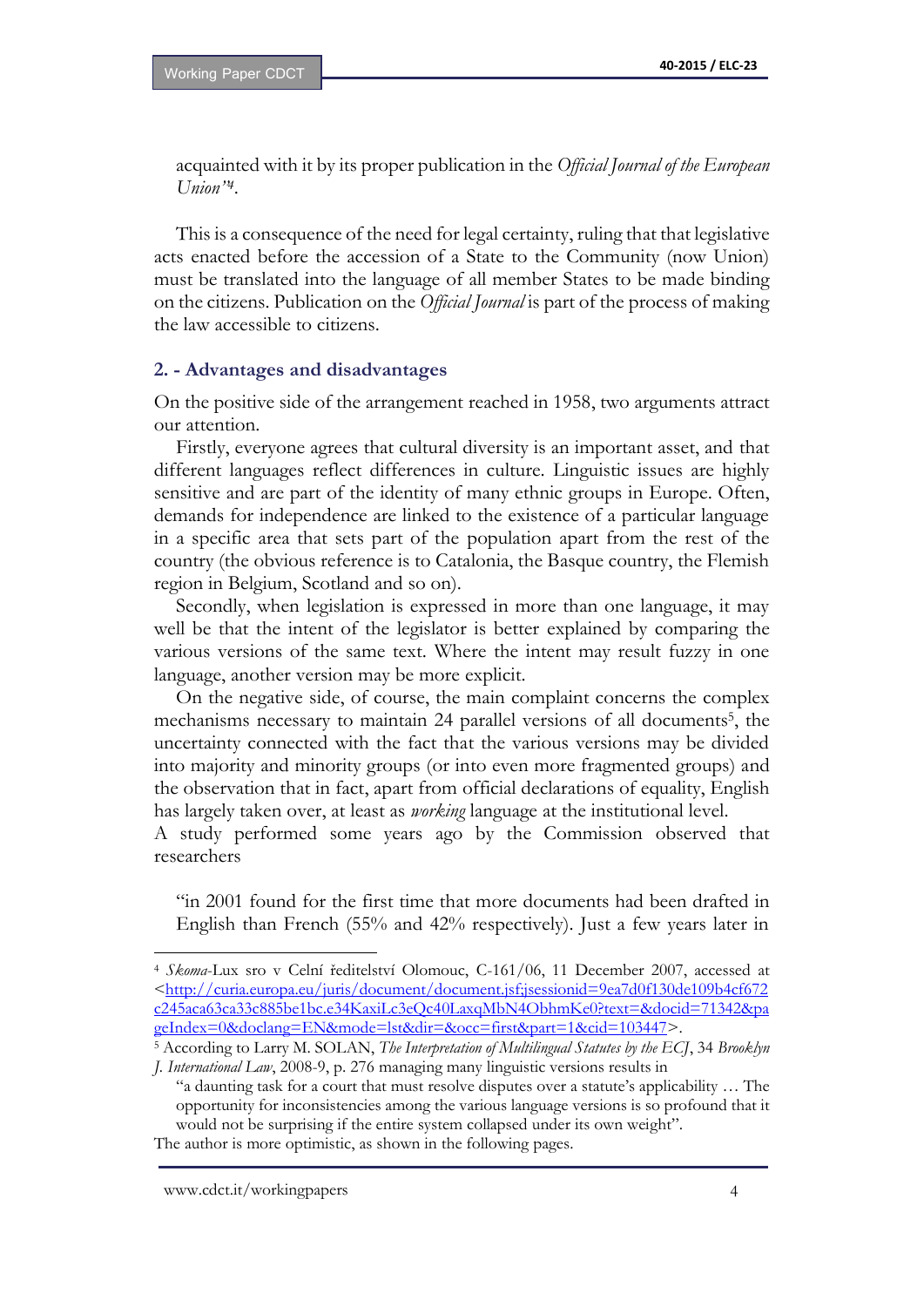2009 a survey of Commission staff found that over 90% regarded English as their main drafting language. The 2009 survey found, however, that only a small minority of those writing in English are native speakers, just 13%. Rather alarmingly 54 % of drafters 'rarely or never have their documents checked by a native speaker'."<sup>6</sup>

Obviously the discrepancies between what is done in practice during the political negotiations (English as *lingua franca*) and the multilingual final version of the agreed documents reflect real needs. Providing simultaneous translation for all meetings of all working groups is simply not feasible, and the use of "bridge languages" ("langues-pivot") helps at least in the safeguarding of the principle of multilingualism.

There actually is an area in European Union law where the French language still competes with English: the case law (*jurisprudence*) of the ECJ. Under the *Rules of procedure* of the European Court of Justice<sup>7</sup>, the language used during the trial (*procedural language*) depends on the requests of the parties to the case8. However, according to the internal arrangement of the court, discussions between the judges take place in French, in order to establish one shared language that may directly be used without the mediation of translators<sup>9</sup>. The internal agreement has been made to allow for a common means of communication, so that judges can address each other on a shared basis. When Eastern European countries joined the EU, some debate took place on the possibility of moving towards English as a substitute common language, but the existing practice finally won majority consent. This choice influences the

<sup>6</sup> Report on the survey in the DGT publication *Languages and Translation*, Issue 1, at p. 4ff: [http://ec.europa.eu/dgs/translation/publications/magazines/languagestranslation/docume](http://ec.europa.eu/dgs/translation/publications/magazines/languagestranslation/documents/issue_01_en.pdf) [nts/issue\\_01\\_en.pdf.](http://ec.europa.eu/dgs/translation/publications/magazines/languagestranslation/documents/issue_01_en.pdf)

http://europa.eu/legislation\_summaries/institutional\_affairs/institutions\_bodies\_and [agencies/ai0049\\_en.htm,](http://europa.eu/legislation_summaries/institutional_affairs/institutions_bodies_and_%20agencies/ai0049_en.htm) artt. 36 ss.

<sup>8</sup> Art. 37, 1: "In direct actions, the language of a case shall be chosen by the applicant … 3. In preliminary ruling proceedings, the language of the case shall be the language of the referring court or tribunal."

<sup>9</sup> See: G. GALLO, *Organizzazione e caratteristiche dell'attività di traduzione nell'ambito della Corte di Giustizia delle Comunità Europee*, in POZZO, JACOMETTI (eds.), *Le politiche linguistiche delle istituzioni comunitarie dopo l'allargamento*, Milano, 2006, p. 251; B. ODDONE, *La traduzione giuridica alla Corte di Giustizia delle Comunità Europee. Problemi e tecniche*, *ivi*, p. 277 ss.; H. BRADY**,**  *Twelve Things Everyone Should Know About the European Court of justice,* "*The ECJ thinks in French*", p. 35, 2014, available at: http://www.cer.org.uk/sites/default/files/publications [/attachments/pdf/2014/hugo\\_brady\\_12\\_things\\_ecj\\_22.07.14-9313.pdf.](http://www.cer.org.uk/sites/default/files/publications%20/attachments/pdf/2014/hugo_brady_12_things_ecj_22.07.14-9313.pdf) David EDWARD expresses the opinion of one of the past judges at the ECJ, *How the Court of Justice works*, *E.L.R*., 1995, p. 539, at p. 546. Recently also: Rüdiger STOTZ (Director General, Directorate Library, Research and Documentation, Court of Justice of the European Union), *The interpretation of legal texts by the Court of Justice of the European Union*, at the *Second European Symposium on Improving the Comprehensibility of Legal Provisions*, Berlin, November 11, 2014, <http://www.bmjv.de/SharedDocs/Kurzmeldungen/DE/2014/20141112\_Symposium\_Ve rst%C3%A4ndlichkeit\_Rechtsvorschriften.html>.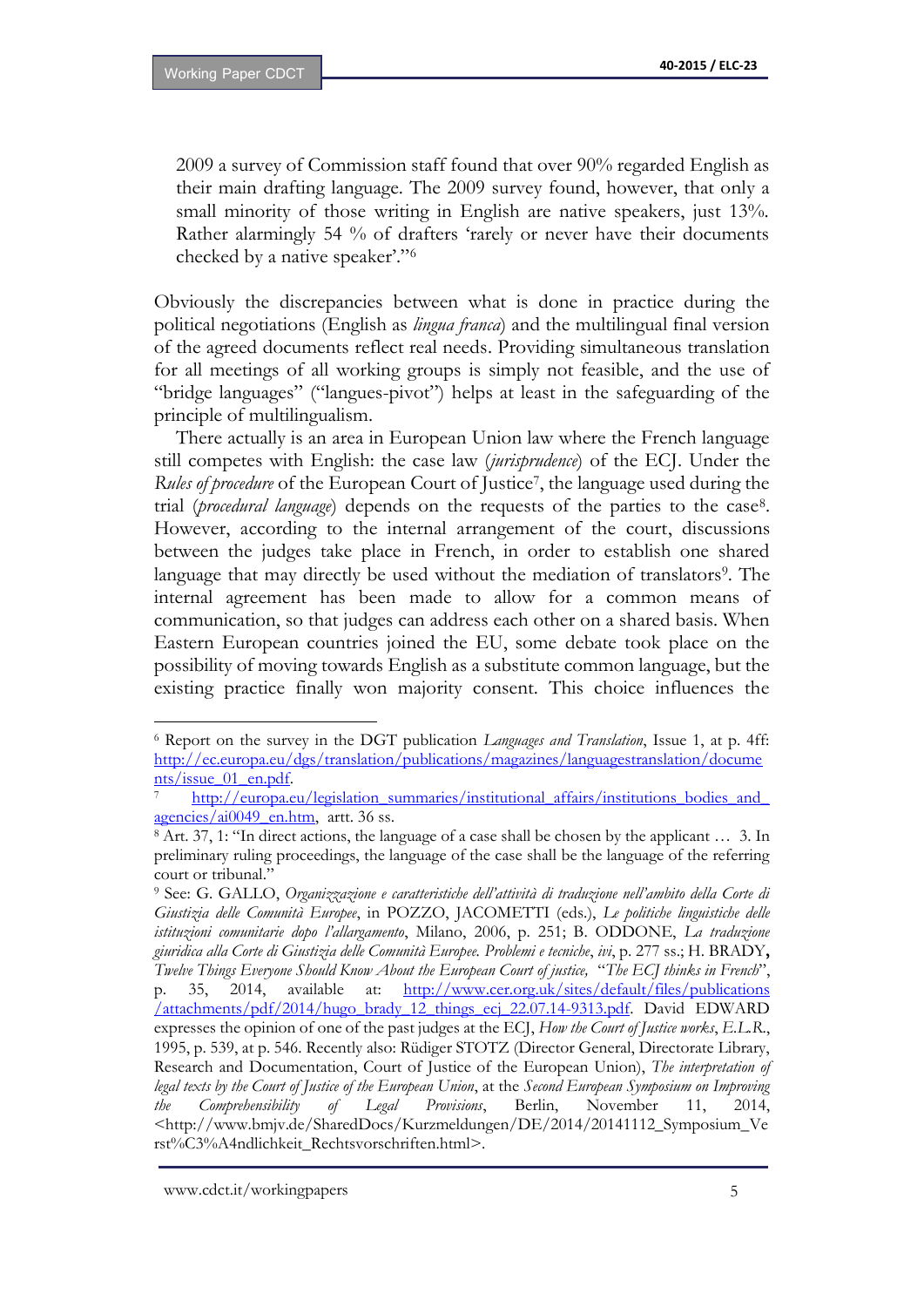organization of the linguistic services: French translators are generally under greater pressure, leading to a larger number of civil servants appointed<sup>10</sup>.

In the parallel institution of the Council of Europe, the Strasbourg European Court of Human Rights, judges may discuss in either English or French as both these languages are official languages of the Council of Europe<sup>11</sup>. That said, a certain trend toward English as working language may be detected in the Council.

Linguists belonging to countries that have recently joined the EU have observed that the past influence of French on the *acquis communautaire* is noticeable. This is especially true in the comparison of the style of documents before and after the joining of common law countries, which has affected the structure and terminology of European Union law<sup>12</sup>.

In the past, several proposals have been put forward with the aim of simplifying the linguistic arrangement. One radical project was designed by the so-called *Druon Manifest,* which proposed the use of the French language as the most apt to express legal notions in Europe 13. An alternative option, proposed by the Scandinavian countries, was for each speaker in a public debate in the European institutions to use his/her own native language, but would be required to listen to replies, discussions, questions in English, to diversify the active and passive use of English (generally better managed in the passive situation, rather than in expressing complex notions with an appropriate terminology)14. A rather extreme proposal suggested that a limited number of official languages could be selected for discussions, as long as everyone agrees to express himself/herself in a language different from his/her native one. Finally, we should mention that the conclusions of the *Barcelona European Council* meeting in 2002 suggested that all citizens should learn not only a second

<sup>10</sup> B. ODDONE, *La traduzione giuridica alla Corte di Giustizia delle Comunità Europee. Problemi e tecniche*, in POZZO, JACOMETTI, *Le politiche linguistiche delle istituzioni comunitarie dopo l'allargamento*, Milano, 2006, p. 277 ss..

<sup>11</sup> Translation into the 38 other languages (for 47 member States) takes place at a later stage: not every document is translated ("The selection of the most important cases is made by the Bureau following a proposal by the Jurisconsult":  $\frac{\text{http://www.echr.co.int/Pages/}}{\text{http://www.echr.co.int/Pages/}}$ [home.aspx?p=caselaw&c=#n1367580026604\\_pointer>](http://www.echr.coe.int/Pages/%20home.aspx?p=caselaw&c=#n1367580026604_pointer)); see also:

<sup>&</sup>lt;http://www.echr.coe.int/Pages/home.aspx?p=caselaw/HUDOC/translations&c=>

<sup>12</sup> S. Šarčević, *Legal translation: preparation for accession to the European Union*, Reijeka 2001 and M. Bajčić, *Challenges of Translating EU Terminology,* in M. Gotti, C. William, *Legal Discourse across Languages and Culture,* Bern, 2010.

<sup>13</sup> *Manifeste pour le français, langue juridique de l'Europe*, 2004, available at the website of the «francophonie»: <http://www.francophonie-avenir.com/Index\_MD\_Manifeste-Druon\_pour que le francais soit la langue juridique de l%27Europe.html>

<sup>14</sup> The Swedish "Language Council" ( a semi-official body) has actually envisaged the possibility of the preservation of Swedish as an active tool of expression, but that the passive role may be carried out in English (translation would be ensured only from Swedish and not into Swedish) (*Draft Action Programme for the Promotion of the Swedish Language*, published with an English translation by the Swedish Language Council in 1998: [<http://www.spraknamnden.se/SSN/handleng.htm>](http://www.spraknamnden.se/SSN/handleng.htm))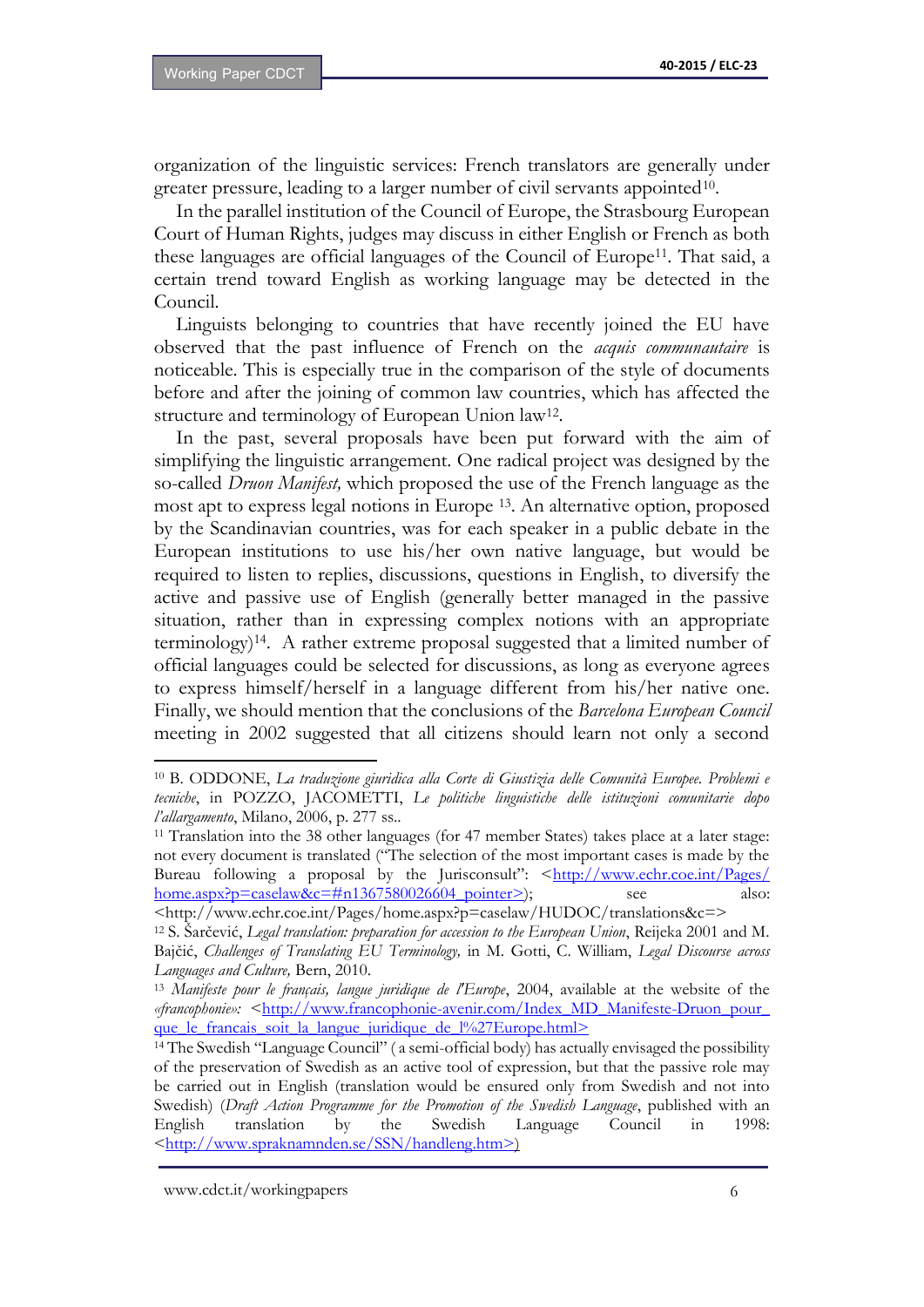international language to communicate in business, but also a third independently chosen language, to help preserve languages less required for efficiency reasons, but still practiced within the EU15. As it was argued in 2008

"the European Union should advocate the idea of personal adoptive language. The idea is that every European should be encouraged to freely choose a distinctive language, different from his or her language of identity, and also different from his or her language of international communication"16.

A great loss stemming from the increased use of English as a working language lies in the lost opportunity for the clarification of concepts that are connected to the co-drafting of documents in more than one language. Research conducted on behalf of the EU Commission on 'Document quality in public administrations and international organisations' has evidenced that several multilingual States consider the parallel drafting of documents in more than one language very helpful in the clarification of policy, to avoid use of expressions that belong only to one of the cultures involved, and so on. In Canada for instance

"When French versions of Canadian laws were mere literal translations of the English version, the results were rather 'stilted in terms of style', so that jurists who had to interpret the text were forced to refer to the source language. Such a translation technique was perceived as being in contradiction with the principle of language equality. Therefore, the method used to draw up laws in French and English had to evolve to avoid literal translation and to ensure that, as regards private law, it can be understood in the legal context of both civil and common law"17.

The adoption of co-drafting has given rise to perceived changes in federal legislation:

<sup>15</sup>. Cf Council of the EU, Presidency conclusions, http://www.consilium.europa.eu /uedocs/cms\_data/docs/pressdata/en/ec/71025.pdf Also, in the same direction, C*onclusions on language competences to enhance mobility*, Brussels 2011, http://www.consilium.europa.eu /uedocs/cms\_data/docs/pressdata/en/educ/126373.pdf.

<sup>16</sup> The policy of encouraging the learning of two foreign languages rather than one was recommended in the "Maalouf Report" of 2008 (*A rewarding challenge, How the Multiplicity of*  Languages could Strengthen Europe), retrieved at: http://www.poliglotti4.eu/docs/a\_rewarding

[\\_challenge.pdf](http://www.poliglotti4.eu/docs/a_rewarding%20_challenge.pdf). The group of intellectuals "for Intercultural Dialogue set up at the initiative of the European Commission" included 9 distinguished scholars of different disciplines. As an incidental remark, the report also notes "as regards the language of international communication, we are well aware that most people would today opt for English".

<sup>17</sup> WELLINGTON, Louise M., *Bijuralism in Canada: Harmonization Methodology and Terminology*, Canada, Department of Justice, 2001, available at:

<sup>&</sup>lt; http://www.justice.gc.ca/eng/rp-pr/csj-sjc/harmonization/hfl-hlf/b4-f4/bf4.pdf>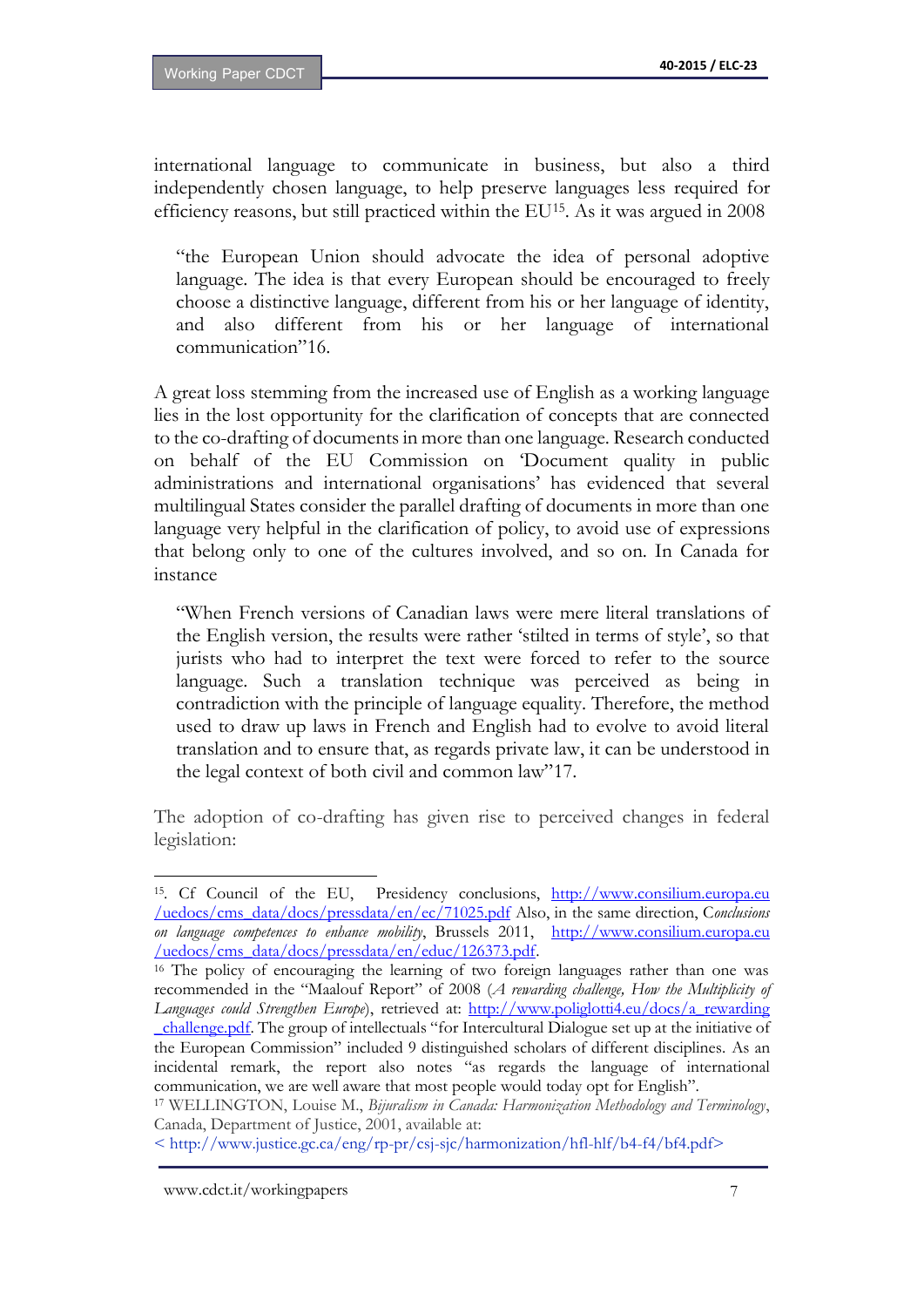'[…] the historical rigidities of bilingual drafting have been relaxed to a degree. It is no longer necessary for the French version to track the sentence structure and wording of the English version. […] On the English side, common law drafting has evolved toward a higher level of generality and abstraction, which has brought it more in line with civilist style.'<sup>18</sup>

Unfortunately the research has also demonstrated that several international institutions have renounced the previous practice of negotiating legal texts in several languages in parallel, due to economic concerns that have suggested that the co-drafting process be dropped, at least at the level of working groups<sup>19</sup>.

# **3. - Consequences of having all linguistic versions as authentic.**

The most obvious consequence of the deliberate choice to avoid the selection of a privileged language is that no one can safely refer to one single version of a normative text: the minimum precaution that must be taken is that of comparing a number of linguistic versions<sup>20</sup>.

a) Fundamental legislation (primary law).

The problem does not concern only secondary legislation, but also the fundamental documents that have established the EU itself.

As an example we may recall that on the issue of how to raise a reference for a preliminary ruling (art. 177 of the 1957 Treaty, now art. 267 of the Treaty on the functioning of the EU) a certain discrepancy exists between the literal English and German versions of the same provision. The German text (Abs 3) seems to imply that the issue must be argued by one of the parties to the case and that the judge of last instance must forward the question to the European Court of Justice21.

[Site/en\\_GB/-/EUR/ViewPublication-Start?PublicationKey=HC0113339,](http://bookshop.europa.eu/is-bin/INTERSHOP.enfinity/WFS/EU-Bookshop-Site/en_GB/-/EUR/ViewPublication-Start?PublicationKey=HC0113339) p. 231.

<sup>18</sup> Government of Canada, *Cabinet Directive on Law-Making*, 1999. See Government of Canada Privy Council Office, *Guide to making Federal Acts and Regulations* (2nd ed.), 2001, Part II, 'Making Acts'.

<sup>&</sup>lt;sup>19</sup> For instance within the U.N., the UNOV(U.N. Office Vienna) respondents to the research questionnaire have emphasized that because of budgetary tightening, greater rigor is applied in deciding whether a document should be edited and/or translated; for example following the proliferation of working groups for various commissions, it was decided that working group documents would not be edited or translated: Document quality control in public administrations and international organisations, Brussels, 2013, [http://bookshop.europa.eu/is-bin/INTERSHOP.enfinity/WFS/EU-Bookshop-](http://bookshop.europa.eu/is-bin/INTERSHOP.enfinity/WFS/EU-Bookshop-Site/en_GB/-/EUR/ViewPublication-Start?PublicationKey=HC0113339)

<sup>20</sup> On the difficulty involved in this exercise: Peter Tiersma, Lawrence Solan , *The Oxford Handbook of language and law*, 2012 .

<sup>21</sup> Art. 267, 3: "Wird eine derartige Frage in einem schwebenden Verfahren bei einem einzelstaatlichen Gericht gestellt, dessen Entscheidungen selbst nicht mehr mit Rechtsmitteln des innerstaatlichen Rechts angefochten werden können, so ist dieses Gericht zur Anrufung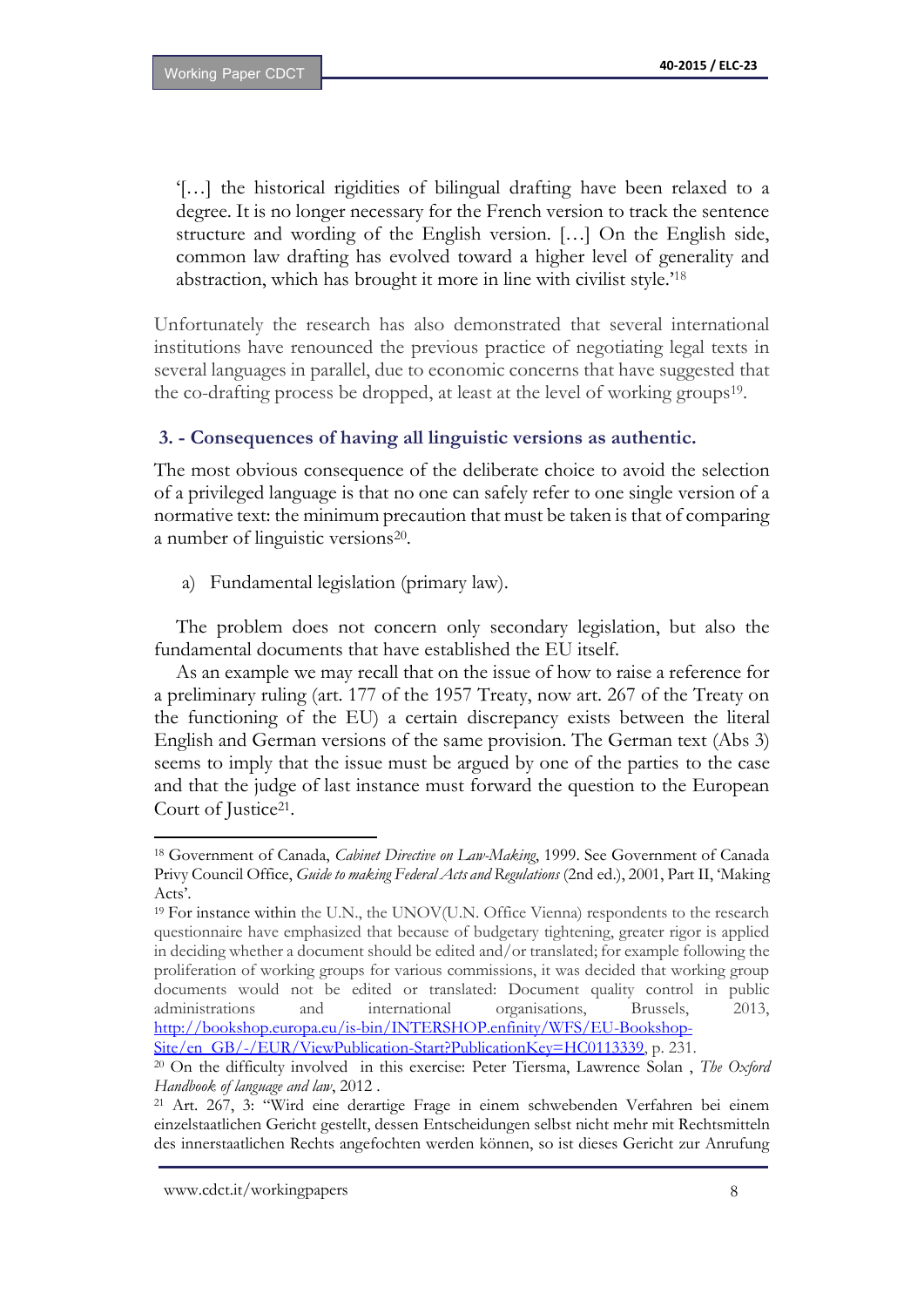The correct interpretation given by the ECJ has clarified that

"The mere fact that a party contends that the dispute gives rise to a question concerning the interpretation of Community law does not mean that the court or tribunal concerned is compelled to consider that a question has been raised within the meaning of Article 177.

On the other hand, a national court or tribunal may, in an appropriate case, refer a matter to the Court of Justice of its own motion".<sup>22</sup>

b) Secondary legislation.

Regarding secondary legislation, on the issue of comparing the various linguistic versions, the ECJ has repeatedly stated the following principle:

"when a single decision is addressed to all the member states the necessity for uniform application and accordingly for uniform interpretation makes it impossible to consider one version of the text in isolation but requires that it be interpreted on the basis of both the real intention of its author and the aim he seeks to achieve, and in the light in particular of the versions in all four languages". 23

And since the *Cilfit* case (1982), it is a settled principle that

"community legislation is drafted in several languages and that the different language versions are all equally authentic. An interpretation of a provision

content/EN/TXT/PDF/?uri=CELEX:61981CJ0283&from=EN>

des Gerichtshofs verpflichtet". The sentence causing some doubt is the first ("wird eine … Frage … bei einem einzelstaatlichen Gericht gestellt").

The English version: "Where any such *question is raised* in a case pending before a court or tribunal of a Member State against whose decisions there is no judicial remedy under national law, that court or tribunal shall bring the matter before the Court".

In French: "Lorsqu'une telle question est soulevée dans une affaire pendante devant une juridiction nationale dont les décisions ne sont pas susceptibles d'un recours juridictionnel de droit interne, cette juridiction est tenue de saisir la Cour".

The German version would have been closer to the other languages if it had been structured in the following manner: "Stellt sich eine Frage" (R. STOTZ, *Die Auslegung von Rechstexten durch den Gerichtshof der Europäischen Union*, *quoted above*, Berlin, 11 November 2014) .

<sup>22</sup> Case 283/81, *Srl CILFIT and Lanificio di Gavardo SpA v Ministry of Health*, point 9, online: <http://eur-lex.europa.eu/legal-

<sup>&</sup>lt;sup>23</sup> ECJ Case 29/69 *Erich Stauder v. City of Ulm*, available at: [<http://eur-lex.europa.eu/legal](http://eur-lex.europa.eu/legal-content/EN/TXT/HTML/?uri=CELEX:61969CJ0029&from=EN)[content/EN/TXT/HTML/?uri=CELEX:61969CJ0029&from=EN>](http://eur-lex.europa.eu/legal-content/EN/TXT/HTML/?uri=CELEX:61969CJ0029&from=EN). References by the court are to Case C-372/88 *Cricket St Thomas* [1990] ECR I-1345, paragraphs 18 and 19; Case C-149/97 *Institute of the Motor Industry* [1998] ECR I-7053, paragraph 16; and Case C-239/07 *Sabatauskas and Others* [2008] ECR I-7523, paragraphs 38 and 39.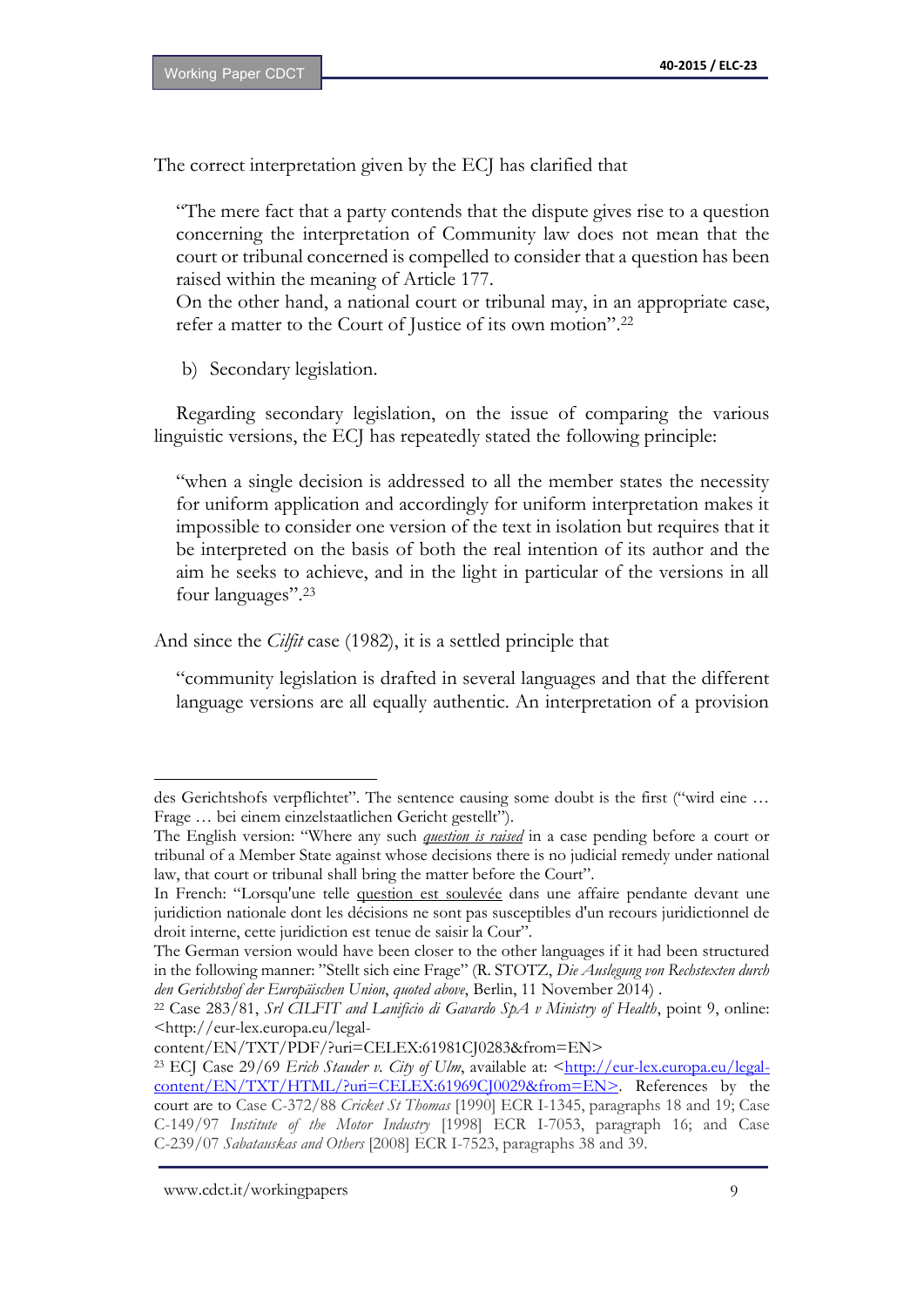of community law thus involves a comparison of the different language versions". 24

More recently the ECJ reiterated this approach<sup>25</sup> by stating:

38 "It is settled case-law that the wording used in one language version of a provision of European Union law cannot serve as the sole basis for the interpretation of that provision, or be made to override the other language versions in that regard. Such an approach would be incompatible with the requirement for uniform application of European Union law".

In the case concerned, in a request for a preliminary ruling (on Directive 2004/18, a directive on public procurement for building activities for public bodies)26, interpreters found that in defining the concept of 'public works contracts':

"36 While the majority of the language versions use the term 'work' for both the second and the third variants, the German version uses two different terms, that is to say, 'Bauwerk' (work) for the second variant and 'Bauleistung' (*building activity*) for the third."

The conclusion was that

1

"the provisions of Directive 2004/18 do not apply to a situation in which one public authority sells land to an undertaking, even though another public authority intends to award a works contract in respect of that land but has not yet formally decided to award that contract".

<sup>24</sup> *Srl CILFIT and Lanificio di Gavardo SpA v Ministry of Health* http://eur-lex.europa.eu/legal-

content/EN/TXT/PDF/?uri=CELEX:61981CJ0283&from=EN

<sup>25</sup> ECJ Case C-451/08, *Helmut Müller GmbH v Bundesanstalt für Immobilienaufgaben*, judgment of 25 March 2000, retrieved at: [http://www.quigggolden.com/sites/default/files/sigma/court/](http://www.quigggolden.com/sites/default/files/sigma/court/%20ECJ%202010-2012/C-451-08_en.htm)  [ECJ%202010-2012/C-451-08\\_en.htm.](http://www.quigggolden.com/sites/default/files/sigma/court/%20ECJ%202010-2012/C-451-08_en.htm)

<sup>&</sup>lt;sup>26</sup> The Court (par. 37) also found that "the German version of Article  $1(2)(b)$  is the only one which provides that the activity referred to in the third variant must be realised not only 'by whatever means' but also 'by third parties' ('durch Dritte')". The full title of the legislative text is: Directive 2004/18/EC of the European Parliament and of the Council of 31 March 2004 *on the coordination of procedures for the award of public works contracts, public supply contracts and public service contracts* (OJ 2004 L 134, p. 114).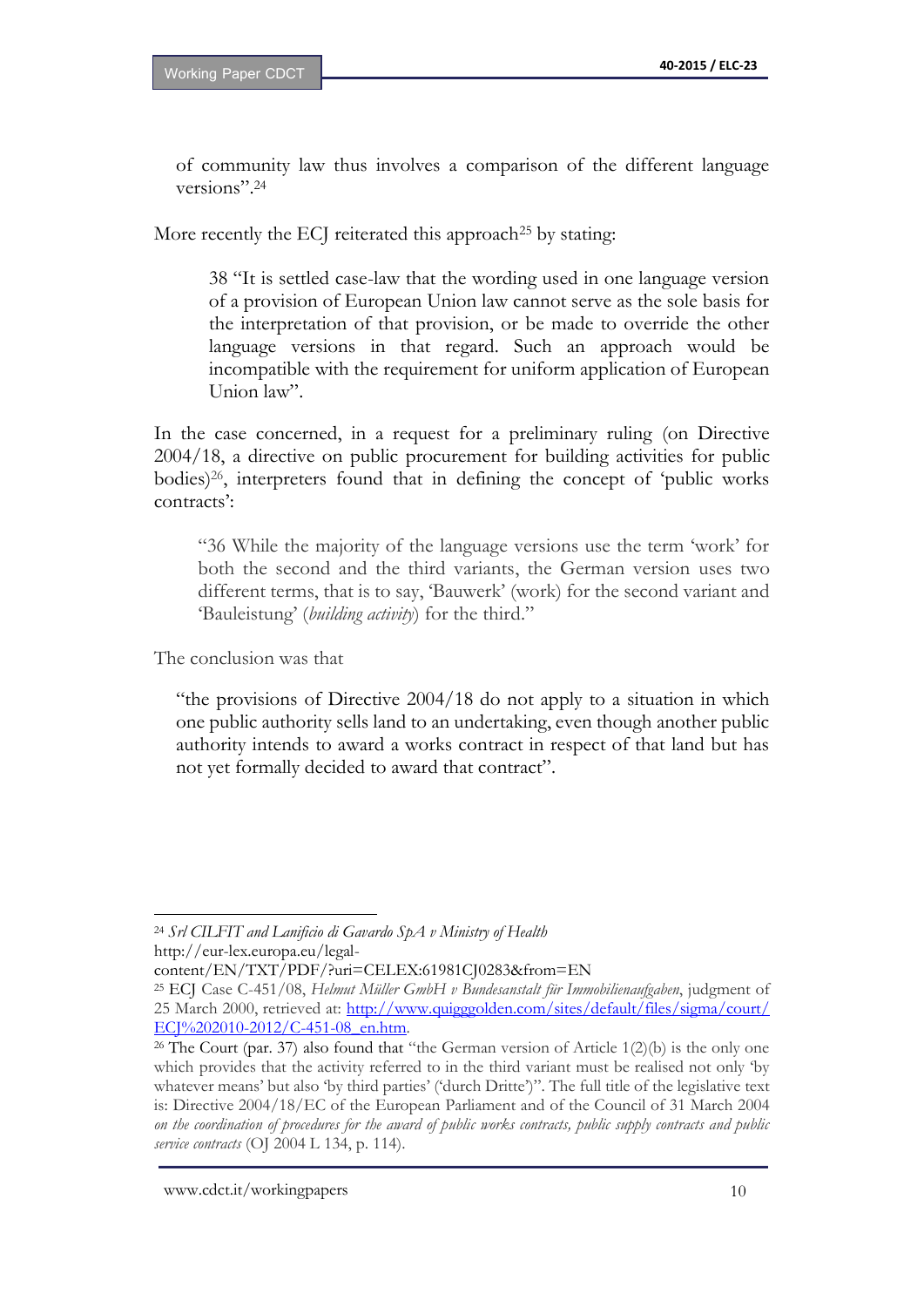Linguists interested in legal issues have often scrutinized ECJ case law to elaborate on the process by which a common core of meaning is identified by European judges $27$ .

c) Independent meaning.

Beyond the necessary comparison of various linguistic versions, the ECJ has also clearly stated that expressions used in European legislation have an independent meaning from that assigned to the similar sounding phrases in the Member States. This means that even if some expressions recall domestic experiences, interpreters should be wary in assuming that there actually is any identity between national and supranational legal terms<sup>28</sup>. Readers are often confronted with the notion of a "sui generis" expression in ECJ case law 29. The judges regularly point out that European terms may not easily fit in the domestic web of legal concepts.

<sup>27</sup> Larry Solan, *Statutory Interpretation in the EU: The Augustinian Approach*, Brooklyn Law School Research Papers, 2007, available at: http:/ssrn.com/abstract=998167 (accessed March 3, 2015). At page 21: in the case *Pretura unificata di Torino v. X*, [1988] *ECR* 5099 the notion of "emergency" is identified by comparing several language versions of a regulation on water contamination. The author also recalls another case where the German version deviated from all other languages: *Lubella v. Hauptzollamt Cottbus* [1996] *ECR* I-5105 (bitter cherries - *Suesskirschen -* rather than sweet one). Cp. Susan Šarčević (ed.), *Language and Culture in EU Law: Multidisciplinary Perspectives*, London, Ashgate, 2013.

<sup>28</sup> ECJ case283/81, *CILFIT* [1982] ECR 3415, para 19:

<sup>&</sup>quot;E*ven where the different language versions are entirely in accord with one another, … community law uses terminology which is peculiar to it. Furthermore , it must be emphasized that legal concepts do not necessarily have the same meaning in community law and in the law of the various member states" .*

And para. 20:

*<sup>&</sup>quot;Every provision of community law must be placed in its context and interpreted in the light of the provisions of community law as a whole , regard being had to the objectives thereof and to its state of evolution at the date on which the provision in question is to be applied ".*

<sup>29</sup> Cp. Advocate General Kokott, Case C-583/11 P, *Inuit Tapiriit Kanatami and Others v European Parliament and Council of the European Union*, point 31-32:

**<sup>&</sup>quot;**It cannot be denied that in some language versions of the Treaties there is a certain degree of similarity between the term 'regulation' within the meaning of the second paragraph of Article 288 TFEU and the expression 'regulatory act'[…] However, to equate the expressions 'regulation' and 'regulatory act' on the selective basis of a few language versions of the FEU Treaty would disregard the fact that the European Treaties are now equally authentic in 23 different languages (Article 55(1) TEU and Article 358 TFEU). In many EU official languages there is certainly no etymological link between the terms 'regulation' and 'regulatory act'. 32. It must therefore be assumed that the expression 'regulatory act' is a **sui generis** term of EU law, in whose interpretation regard must be had to the objective of the Treaty provision in question, the context in which it is used, and its drafting history", available at: http://curia.europa.eu/juris/document/ document print.jsf?doclang= [EN&text=&pageIndex=0&part=1&mode=req&docid=132541&occ=first&dir=&cid=8](http://curia.europa.eu/juris/document/%20document_print.jsf?doclang=%20EN&text=&pageIndex=0&part=1&mode=req&docid=132541&occ=first&dir=&cid=82647OPINION%20OF%20ADVOCATE%20GENERAL) [2647OPINION OF ADVOCATE GENERAL.](http://curia.europa.eu/juris/document/%20document_print.jsf?doclang=%20EN&text=&pageIndex=0&part=1&mode=req&docid=132541&occ=first&dir=&cid=82647OPINION%20OF%20ADVOCATE%20GENERAL)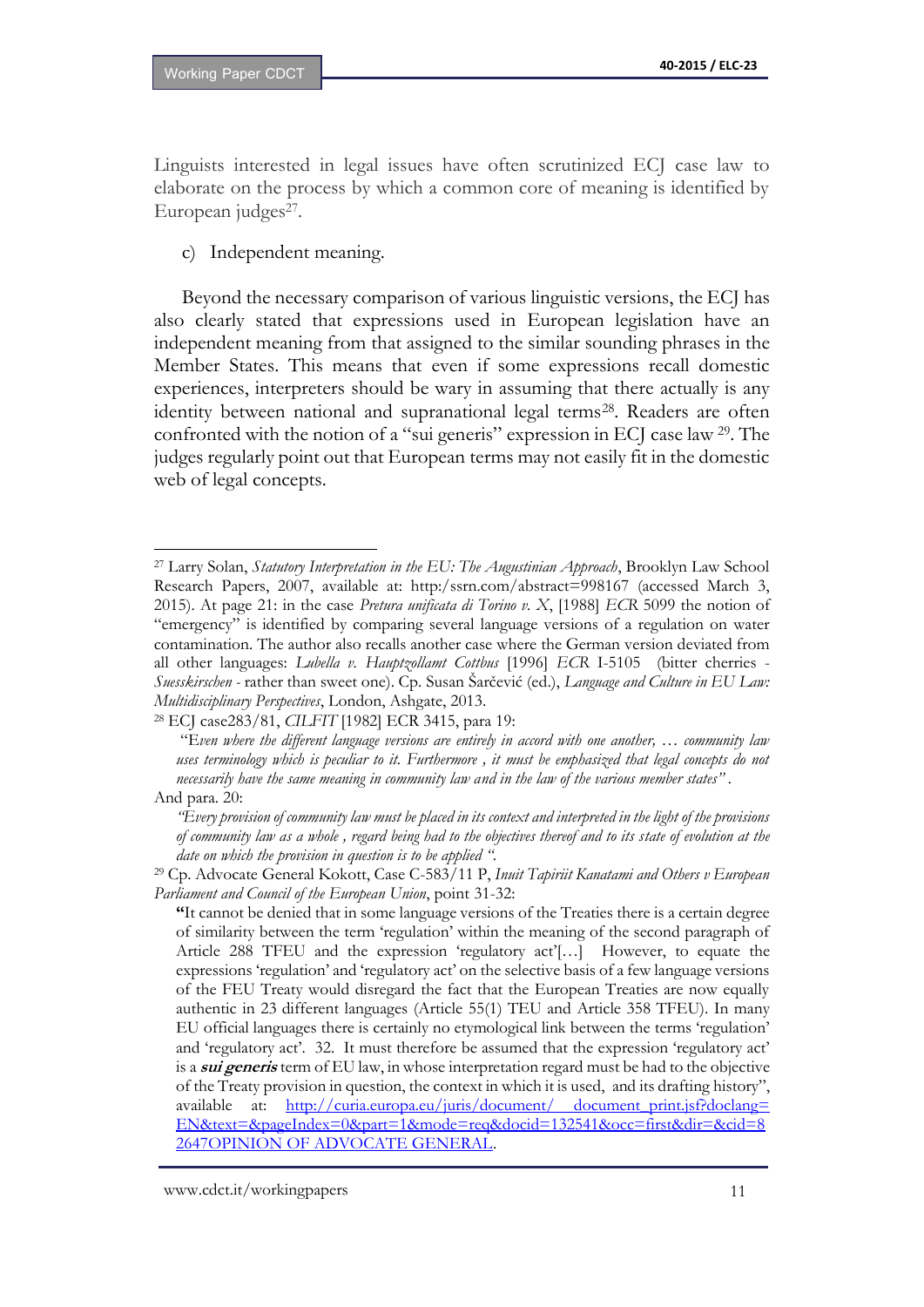d) Extrinsic means of interpretation.

In front of such a complex situation, the words themselves may be insufficient, even if expressed in several languages. Here too we may consider some of Advocate General Jacobs' observations:

"It has sometimes been suggested that the judgment in *Cilfit* seems to impose an exacting requirement to national courts in calling on the national courts to compare all the language versions. But in fact the principle that all language versions are equally authentic means that no single version is authentic. Linguistic discrepancies can rarely be resolved just by comparison of different versions. National courts would be better advised to apply the ECJ's approach to interpretation and to seek an effective and appropriate solution having regard to the context and the purpose"<sup>30</sup>.

In technical legal terms this consideration emphasizes the need for a purposive interpretation (also defined "teleological"): as no single text is "authentic", the reader must consider the intention of legislator in the drafting of a text<sup>31</sup>. To this end, the history of the provision (e.g. pre-existing rules that have been amended) and the preparatory works – as it will be clarified further in a following paragraph – may be relevant.

Several years ago, A. Gambaro observed that the literal comparison of texts is often insufficient and that

"In these circumstances more than in others, the interpreter is induced to search for the intention of the legislator which does not have much in common with intention in a psychological sense. It is more a matter of attributing to the rules a sense which is in conformity with the purpose assigned to them.

In effect, in Community case law, the teleological criterion prevails even if it is used in an unrefined way compared to the masterful teachings of Aharon Barak [*Purposive Interpretation in Law* (2005)]. Evidence of this can be found in the *Océano case* (case C. 240/98)".

<sup>30</sup> Advocate General Jacobs in the above-mentioned conference. Comp. also his conclusions in Case C-292/00, *Davidoff & Cie SA* v *Gofkid Ltd*, point 34, available at: < http://curia.europa.eu/juris/document/document.jsf?text=&docid=47256&pageIndex=0& doclang=EN&mode=lst&dir=&occ=first&part=1&cid=56345>:

<sup>&</sup>quot; Where a legislative provision is clear, it is in principle unnecessary and undesirable to look behind the terms adopted. That having been said, however, in the present case the drafting history of the Directive - which is closely linked to that of the Regulation - tends to support a literal interpretation".

<sup>31</sup> A. Gambaro, *Interpretation of Multilingual Legislative Texts*, International Academy of Comparative Law, Utrecht Congress, 2006, *General Reports to the XVIIth International Congress*, available at: *http://www.ejcl.org/113/abs113-4.html*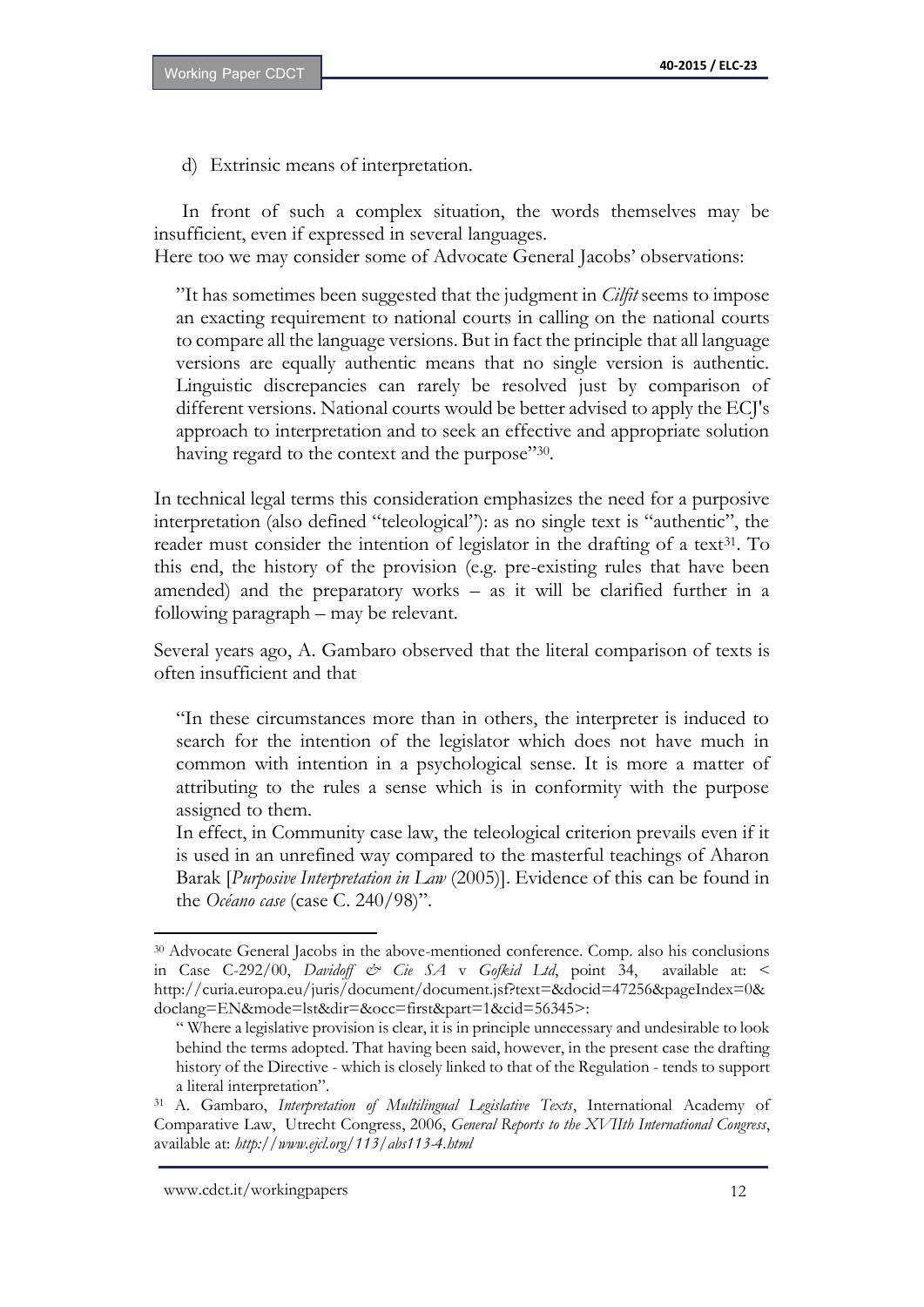1

This well-known case<sup>32</sup> concerned the application of Directive 93/13 EEC and its article (6, 1) stating that unfair clauses in contracts that have been agreed upon with consumers "shall not be binding on the consumer". The expression, flexible in its meaning, needed judicial clarification.

Consideration of the purpose of a specific rule is also relevant with regards to the principles governing EU activity in particular in accordance with the "effet utile" notion (or "effectivité"/"effectiveness" principle)33 that emphasizes the effort to give full effect to European interventions<sup>34</sup>.

This purposive approach has also been justified on the basis of a fundamental international treaty: the 1969 Vienna convention on the law of treaties, specifically Article 33. According to this provision, if a comparison of different language versions of a text reveals differences, the interpretation that best reconciles the text and the purpose should be adopted.<sup>35</sup>

 Many recent ECJ decisions, which make reference to a long list of precedents, can be found where an interpretation giving effect to the purpose of the European legislator is favoured<sup>36</sup>.

<sup>32</sup> *Océano Grupo Editorial SA contro Roció Murciano Quintero* (C-240/98), ECJ judgment of 27 June 2000, available at [http://curia.europa.eu/juris/showPdf.jsf?text=&docid=45388&](http://curia.europa.eu/juris/showPdf.jsf?text=&docid=45388&%20pageIndex=0&doclang=en&mode=lst&dir=&occ=first&part=1&cid=343701)  [pageIndex=0&doclang=en&mode=lst&dir=&occ=first&part=1&cid=343701.](http://curia.europa.eu/juris/showPdf.jsf?text=&docid=45388&%20pageIndex=0&doclang=en&mode=lst&dir=&occ=first&part=1&cid=343701) The problem concerned uncertainty of the power of a court to establish its own motion (*ex officio*) that an unfair clause would be unenforceable.

<sup>33</sup> Case C-429/07, *Inspecteur van de Belastingdienst v X BV*, point 36-39, <http://curia.europa.eu/juris/document/document.jsf;jsessionid=9ea7d2dc30dd4bb4e11a1 e6242fd9970be69e6e28e09.e34KaxiLc3qMb40Rch0SaxuPaxj0?text=&docid=74993&pageIn dex=0&doclang=EN&mode=lst&dir=&occ=first&part=1&cid=99746>

<sup>34</sup> Case C-119/05, *Ministero dell'Industria, del Commercio e dell'Artigianato* v *Lucchini,* point 61 mentioning the *"*settled case-law that a national court which is called upon, within the exercise of its jurisdiction, to apply provisions of Community law is under a duty to give full effect to those provisions, if necessary refusing of its own motion to apply any conflicting provision of national legislation".  $\langle \text{http://curia.europa.eu/juris/document/document} \rangle$ .jsf?text=&docid=62742&pageIndex=0&doclang=EN&mode=lst&dir=&occ=first&part=1 &cid=112127>

<sup>35</sup> According to Advocate General Jacobs, this approach "may be compared with, but is not the same as, other bodies confronted with multilingual texts such as the European Court of Human Rights and the World Trade Organisation": seminar, quoted above, on "*How to interpret legislation which is equally authentic in twenty languages*", Brussels 2003, retrieved at : *ec.europa.eu/dgs/legal.../agjacobs\_summary.pdf*

<sup>36</sup> E.g. Case C-487/12, *Vueling Airlines SA v Instituto Galego de Consumo de la Xunta de Galicia*, point 31:

<sup>&</sup>quot;Where there is divergence between the various language versions of a European Union legal text, the provision in question must be interpreted by reference to the purpose and general scheme of the rules of which it forms part (see, in particular, judgments in *Bouchereau*, 30/77, EU:C:1977:172, paragraph 14; *Italy* v *Commission*, C-482/98, EU:C:2000:672, paragraph 49; and *Eleftheri tileorasi and Giannikos*, C-52/10, EU:C:2011:374, paragraph 24)".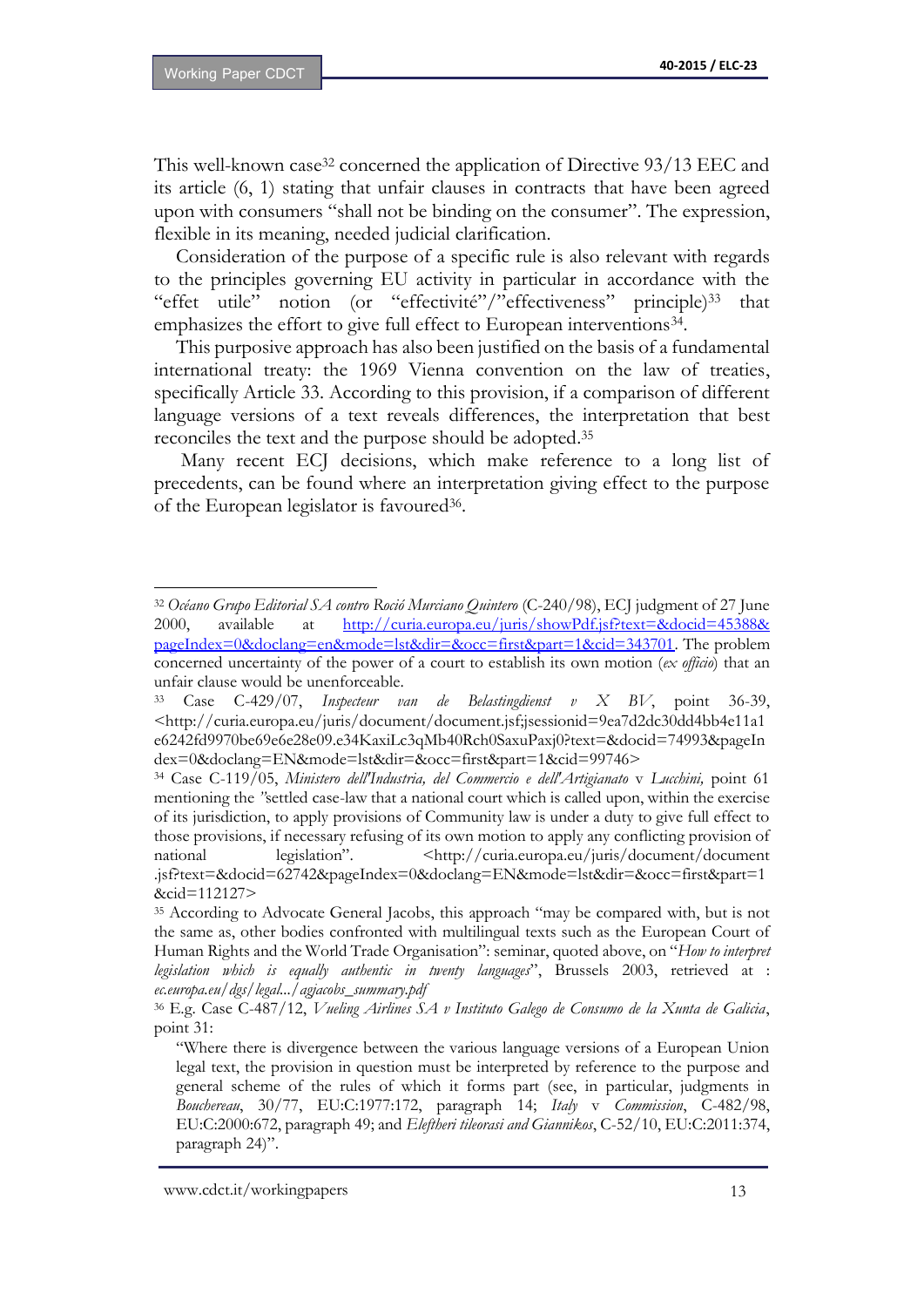# **4. Common law jurisdictions: a cautious attitude.**

A certain suspicion has sometimes surrounded this teleological approach to interpretation, especially in common law countries where, traditionally, any reading of legislation that deviates from the literal meaning of the exact words used by the legislator is very cautiously used 37.

It would be difficult to express the opposition between the two traditions better than in Lord Denning's words, in a decision delivered by the English Court of Appeal38, while comparing the English and the continental approach to legal interpretation:

"The draftsmen of our statutes have striven to express themselves with the utmost exactness. They have tried to foresee all possible circumstances that may arise and to provide for them.

They have sacrificed style and simplicity. They have foregone brevity. They have become long and involved. In consequence, the Judges have followed suit. They interpret a statute as applying only to the circumstances covered by the very words. They give them a literal interpretation. If the words of the statute do not cover a new situation - which was not foreseen - the Judges hold that they have no power to fill the gap. To do so would be a "naked usurpation of the legislative power", see *Magor and St. Mellons R.D.C.* **v** *. Newport Borough Council* (1952) A.C. 189. The gap must remain open until Parliament finds time to fill it.

How different is this Treaty. It lays down general principles. It expresses its aims and purposes. All in sentences of moderate length and commendable style. But it lacks precision. It uses words and phrases without defining what they mean. An English lawyer would look for an interpretation clause, but he would look in vain. There is none. All the way through the Treaty there are gaps and lacunae. These have to be filled in by the Judges, or by Regulations or Directives. It is the European way.

Seeing these differences, what are the English Courts to do when they are faced with a problem of interpretation? They must follow the European pattern. No longer must they examine the words in meticulous detail. No longer must they argue about the precise grammatical sense. They must look to the purpose or intent. To quote the words of the European Court in the *Da Costa case* (1963) 2 *C.M.L.R.* at page 237, "they must deduce from the wording and the spirit of the Treaty the meaning of the Community rules." They must not confine themselves to the English text. They must consider,

<sup>37</sup> K. Zweigert, H. Kötz, *An Introduction to Comparative Law*, 3 rd ed., Oxford, 1998, p. 265; W. Twining, D. Miers, *How to do Things with Rules*, 4th Ed., London, Butterworths, 1999; F. MANN, *Uniform Statutes in English Law*, *L. Q. R.,* 1983, p. 376 ff.

<sup>38</sup> *H.P. Bulmer v. J Bollinger SA* [ 1974 ] EWCA Civ 14**,** [http://www.bailii.org/cgi](http://www.bailii.org/cgi-bin/markup.cgi?doc=/ew/cases/EWCA/Civ/1974/14.html&query=Bulmer+and+v+and+Bollinger+and+%281974%29&method=boolean)[bin/markup.cgi?doc=/ew/cases/EWCA/Civ/1974/14.html&query=Bulmer+and+v+and+](http://www.bailii.org/cgi-bin/markup.cgi?doc=/ew/cases/EWCA/Civ/1974/14.html&query=Bulmer+and+v+and+Bollinger+and+%281974%29&method=boolean) [Bollinger+and+%281974%29&method=boolean](http://www.bailii.org/cgi-bin/markup.cgi?doc=/ew/cases/EWCA/Civ/1974/14.html&query=Bulmer+and+v+and+Bollinger+and+%281974%29&method=boolean) (par. 10, *The Principles Of Interpretation).*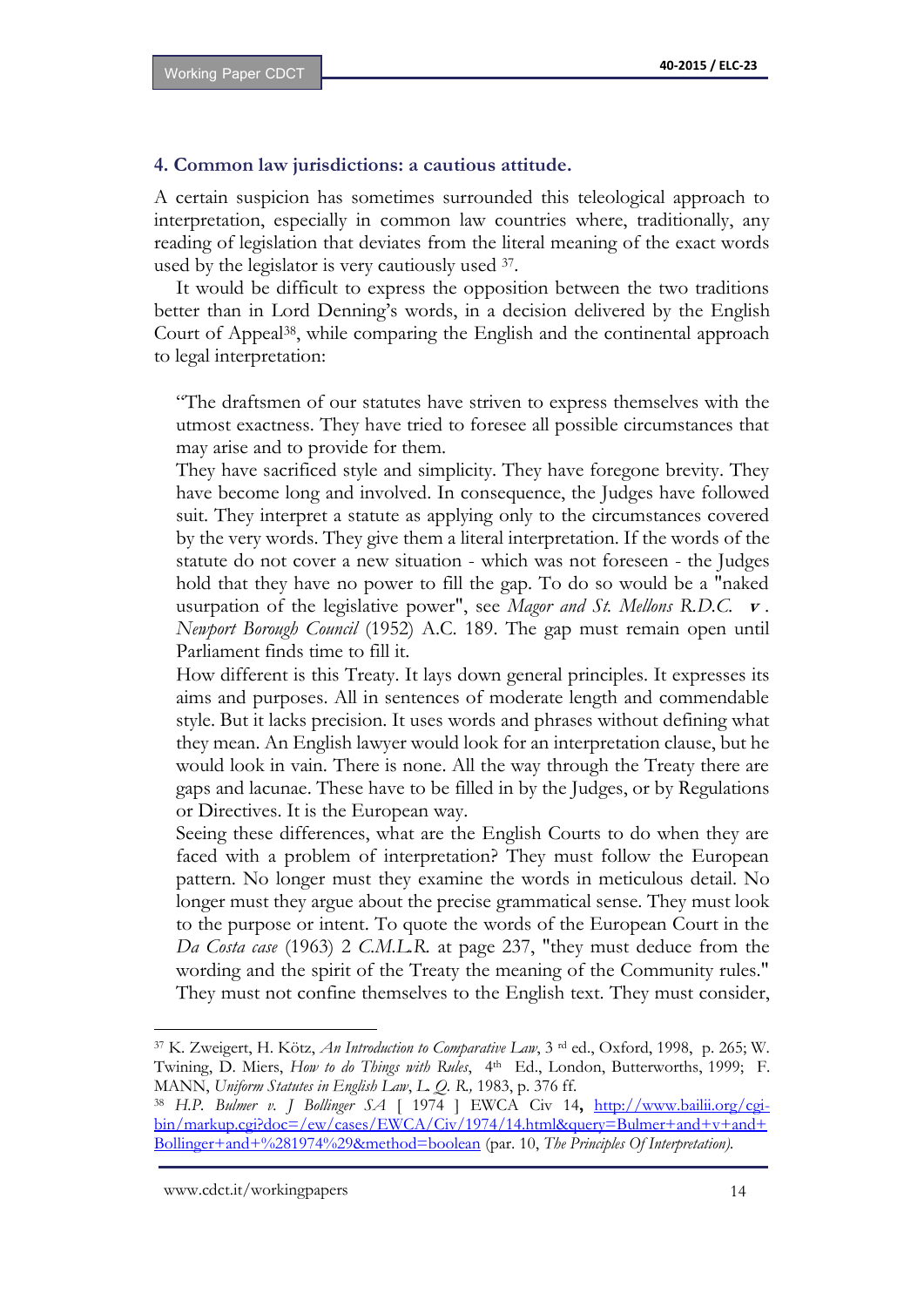if need be, all the authentic texts, of which there are now eight, see *Sociale Verzekeringsbank* (1968) 7 *C.M.L.R.* 151".

Common lawyers' preference for a literal reading may be influenced by the generally prompt reaction of the UK legislator when shortcomings and loopholes in the legislation are pointed out by the courts.

In a study, published by P. Atiyah and R. Summers several years ago<sup>39</sup>, this aspect of the UK legal system was emphasised to explain the difference of attitude between US and English courts. In the USA, courts have often used a purposive approach and have made early recourse to preparatory works of legislation to argue an interpretation issue, while the English tradition has been rather reluctant to adopt a similar approach. It is only recently (1992) that the courts have admitted the use of preparatory works in judgments<sup>40</sup>. The authors of this study attributed the difference of approach to the different processes of legislation and especially to the readiness of the legislator in the UK to pass an amendment of an act when a gap or an ambiguity is discovered much more readily than in the USA (both at State and federal levels).

A similar observation is expressed by Advocate General Jacobs, reasoning that

"the reason why it is more necessary for the ECJ to take a purposive approach considering the difficulty of amending the Treaty—or of amending legislation in the case of Council acts. The ECJ cannot take the approach of many English courts which determine the meaning of a provision, acknowledge that that meaning may have unfortunate consequences, but state that it is up to the legislator to alter the text if it does not like those consequences".<sup>41</sup>

# **5. Some criticisms**.

 $\overline{a}$ 

On a general level, we must observe that there is indeed an element of optimism in the expectation that in reading EU texts, judges and lawyers will go beyond the reading of a couple of versions of the same document: any further enquiries will be prevented by the simple fact that most do not know more than a couple of foreign languages<sup>42</sup>.

Observers more closely involved with the functioning of EU institutions have also expressed some scepticism.

www.cdct.it/workingpapers 15

<sup>39</sup> P. Atiyah, R. Summers, *Form and Substance in Anglo-American law*, Oxford, Clarendon Press, 1987.

**<sup>40</sup>** *Pepper (inspector of taxes) v. Hart* [1992] UKHL 3, available on line: http://www.bailii.org/uk/cases/UKHL/1992/3.html

<sup>41</sup> Advocate General Jacobs, in his speech delivered in Brussels in 2003 during the seminar on "How to interpret legislation which is equally authentic in twenty languages", *ec.europa.eu/dgs/legal.../agjacobs\_summary.pdf).* 

<sup>42</sup> Mattias *Derlén*, A *Castle in the Air* – *Practical Problems of the Multilingual Interpretation of European Community Law*, Umeå Studies in Law No. 16, Umeå, 2007.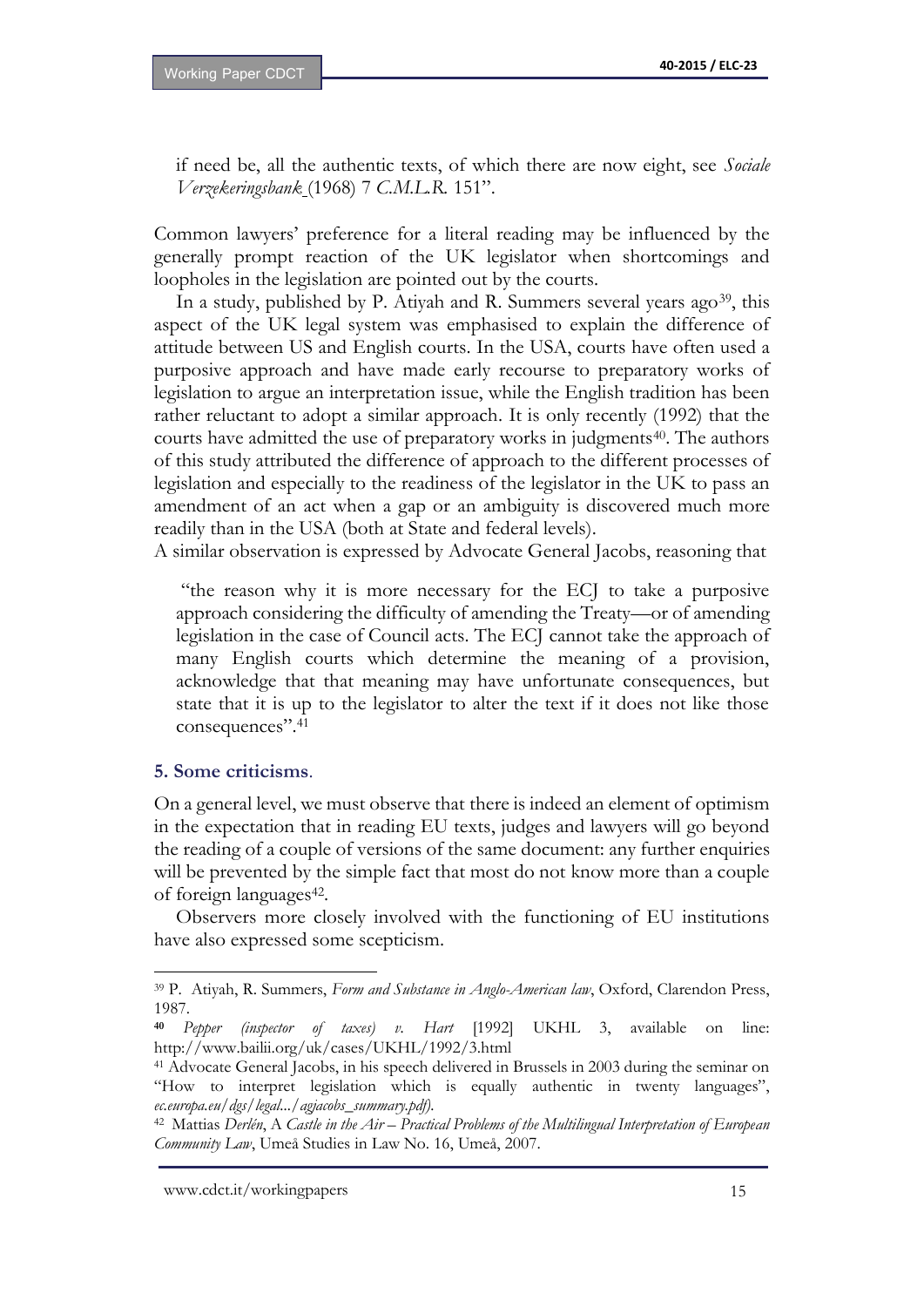The effort to find a precise solution to interpretation issues may conflict with the deliberate choice of some legislation to maintain a certain level of vagueness, as has sometimes been noticed by judges of the ECJ. An enlightening conference held by former ECJ judge Konrad Schiemann on the issue of "The advantages of obscurity: the drafting of EU legislation and judgments"<sup>43</sup> illustrated the need for some flexibility in European sources and the strategies followed by the ECJ to avoid taking position on issues that are not ripe for decision and are extremely controversial (one such example can be found in the missing definition of "embryo")<sup>44</sup>.

It is however worthwhile underlining that the ECJ seems to conduct a rather thorough examination of the various linguistic versions, as exemplified in cases where the judges compare several texts, such as comparing the Dutch version of an article in a directive with 9 other versions.<sup>45</sup>

# **6. Where to look for the purpose of legislation?**

The ECJ has often indicated that the introductory part of EU legislative acts is relevant in defining the aims of the provisions approved by the European legislator.

In the area of air passengers' rights, the *Sturgeon*<sup>46</sup> case seems archetypal<sup>47</sup>.

There, the court (par. 41) stated:

<sup>43</sup> Sir Konrad Schiemann , at the Institute of Advanced Legal Studies in London (October 2013): http://www.ial-online.org/2013/10/recording-the-advantages-of-obscurity-thedrafting-of-eu-legislation-and-judgments/

<sup>44</sup> Many situations go beyond the explicit regulation of EU law: in the case C-506/06, *Mayr v. Bäkerei und Conditorei Gerhard Floeckner*, the Court of Justice had to decide whether *in vitro* fertilization of ova (before transfer into the uterus) may be considered "pregnancy" in order to decide whether an employee qualified for protection from dismissal on grounds of equal treatment for women and men. Decision available at: [http://curia.europa.eu/juris/document/document.jsf;jsessionid=9ea7d0f130de6fd7f5c9f95b](http://curia.europa.eu/juris/document/document.jsf;jsessionid=9ea7d0f130de6fd7f5c9f95b43b8a473c03fdca4b60b.e34KaxiLc3eQc40LaxqMbN4Obx8Ne0?text=&docid=72369&pageIndex=0&doclang=en&mode=lst&dir=&occ=first&part=1&cid=302980) [43b8a473c03fdca4b60b.e34KaxiLc3eQc40LaxqMbN4Obx8Ne0?text=&docid=72369&page](http://curia.europa.eu/juris/document/document.jsf;jsessionid=9ea7d0f130de6fd7f5c9f95b43b8a473c03fdca4b60b.e34KaxiLc3eQc40LaxqMbN4Obx8Ne0?text=&docid=72369&pageIndex=0&doclang=en&mode=lst&dir=&occ=first&part=1&cid=302980) [Index=0&doclang=en&mode=lst&dir=&occ=first&part=1&cid=302980](http://curia.europa.eu/juris/document/document.jsf;jsessionid=9ea7d0f130de6fd7f5c9f95b43b8a473c03fdca4b60b.e34KaxiLc3eQc40LaxqMbN4Obx8Ne0?text=&docid=72369&pageIndex=0&doclang=en&mode=lst&dir=&occ=first&part=1&cid=302980)

<sup>45</sup> Case C-445/09*, IMC Securities BV v Stichting Autoriteit Financiële Markten*, point 26, < http://curia.europa.eu/juris/document/document.jsf?text=&docid=107264&pageIndex=0 &doclang=EN&mode=lst&dir=&occ=first&part=1&cid=84038#Footnote\*>.

<sup>46</sup> Joined Cases C-402/07 and C-432/07 Sturgeon and Others [2009] I-10923, curia.europa.eu/juris/liste.jsf?language=en&num=C-402/07, retrieved at [http://curia.europa.eu/juris/document/document.jsf?text=&docid=73703&pageIndex=0&](http://curia.europa.eu/juris/document/document.jsf?text=&docid=73703&pageIndex=0&doclang=EN&mode=lst&dir=&occ=first&part=1&cid=486590) [doclang=EN&mode=lst&dir=&occ=first&part=1&cid=486590](http://curia.europa.eu/juris/document/document.jsf?text=&docid=73703&pageIndex=0&doclang=EN&mode=lst&dir=&occ=first&part=1&cid=486590)

<sup>47</sup> The conclusion reached in *Sturgeon* have been further extended in the following joined Cases C-581/10 *Nelson and Others v Deutsche Lufthansa AG* and C-629/10 *TUI Travel and Others v Civil Aviation Authority,* Decision of 23 October 2012*,* retrieved at: *http://curia.europa.eu/juris/document/document.jsf?text=&docid=128861&pageIndex=0&doclang=E N&mode=lst&dir=&occ=first&part=1&cid=253017*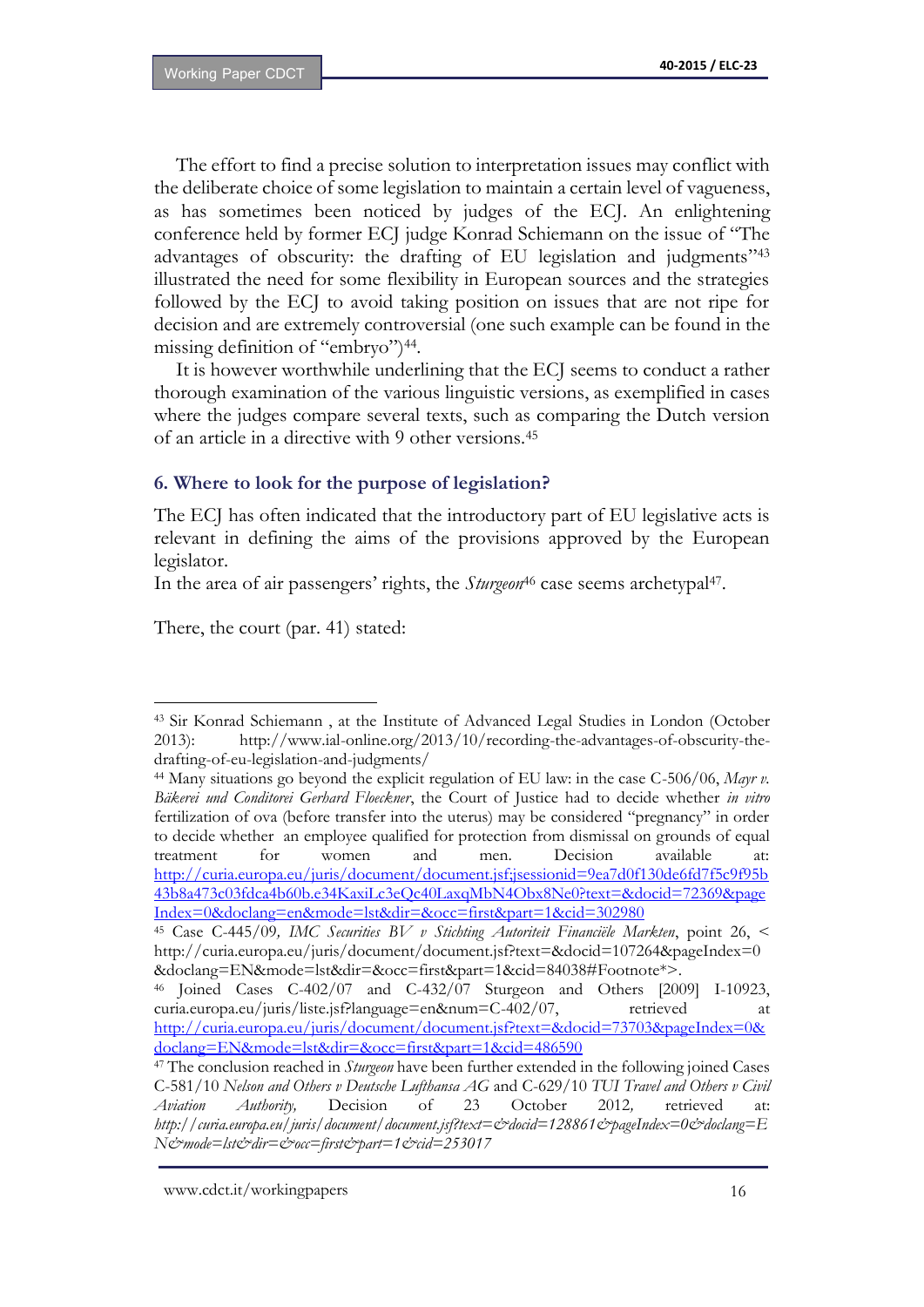"as the Court has made clear in its case-law, it is necessary, in interpreting a provision of Community law, to consider not only its wording, but also the context in which it occurs and the objectives pursued by the rules of which it is part (see, *inter alia*, Case C-156/98 *Germany* v *Commission* [2000] ECR I-6857, paragraph 50, and Case C-306/05 *SGAE* [2006] ECR I-11519, paragraph 34).

42 In that regard, the **operative part** of a Community act is indissociably **linked to the statement of reasons** for it, so that, when it has to be interpreted, account must be taken of the reasons which led to its adoption (Case C-298/00 P *Italy* v *Commission* [2004] ECR I-4087, paragraph 97 and the case-law cited)".[emphasis added]

In the specific investigation on the issue whether delayed passengers could ask for the same compensation paid to passengers who have had their flight cancelled, the Court said:

"49 In view of the objective of Regulation No 261/2004, which is to strengthen protection for air passengers by redressing damage suffered by them during air travel, situations covered by the regulation must be compared […].

50 In this instance, the situation of passengers whose flights are delayed should be compared with that of passengers whose flights are cancelled.

51 In that connection, Regulation No 261/2004 seeks to redress damage in an immediate and standardised manner and to do so by various forms of intervention which are the subject of rules relating to denied boarding, cancellation and long flight delay (see, to that effect, *IATA and ELFAA*, paragraph 43).

52 Regulation No 261/2004 has, in those measures, the objective of repairing, inter alia, damage consisting, for the passengers concerned, in a loss of time which, given that it is irreversible, can be redressed only by compensation.

53 In that regard, it must be stated that that damage is suffered both by passengers whose flights are cancelled and by passengers whose flights are delayed if, prior to reaching their destinations, the latter's journey time is longer than the time which had originally been scheduled by the air carrier."

The conclusion reached by the Court has caused strong reactions, as a previously unaddressed situation has been brought within the scope of the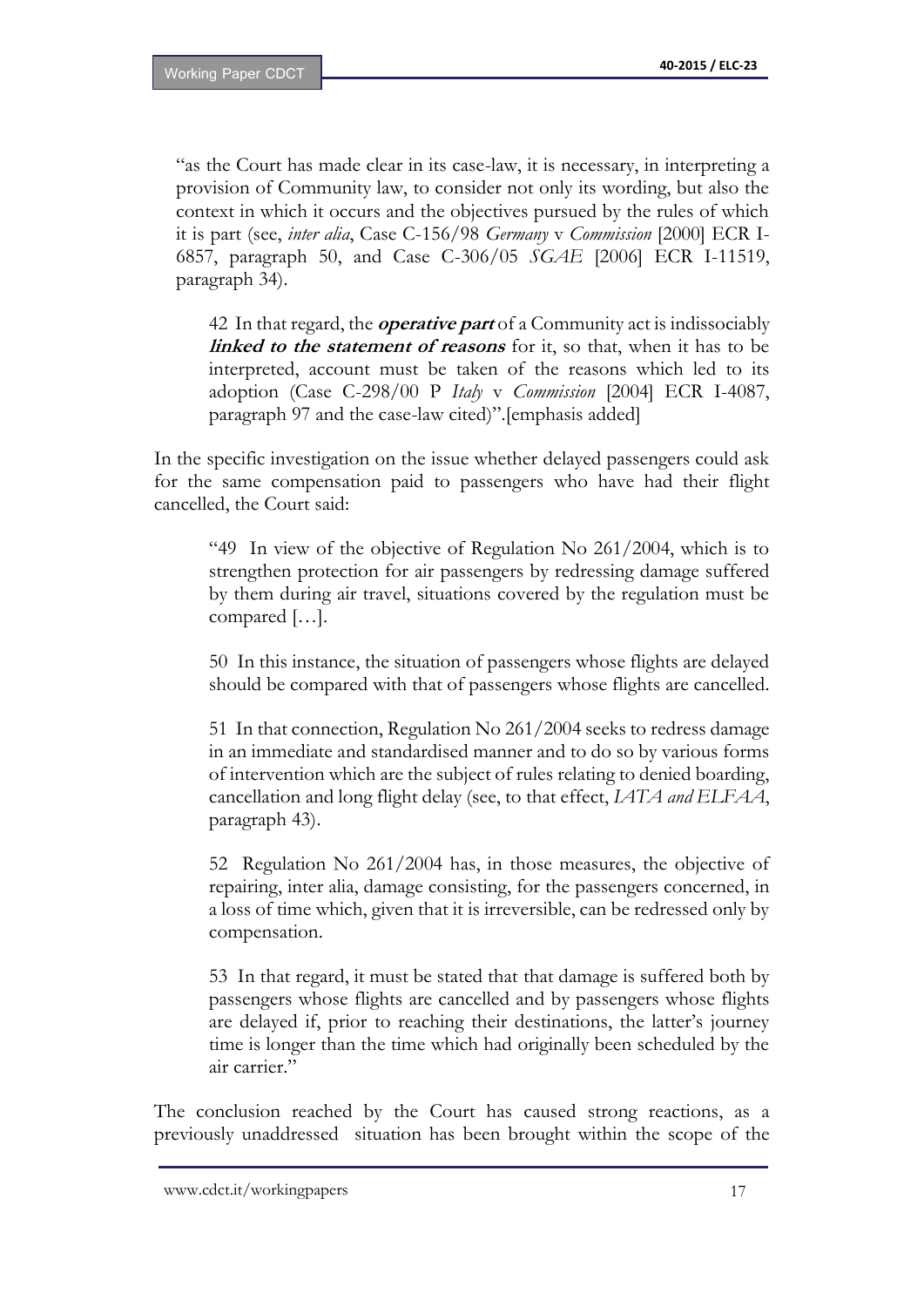Regulation on the strength of an argument referring to the introductory part of the legislative text. The UK commentators have been rather upset by this approach, as evidenced in the titles of some articles published right after the delivery of the judgment<sup>48</sup>.

In an extra-judicatory comment, judge Malenovský (who acted as rapporteur in the IATA and ELFAA 2006 case) has explicitly referred to the recital introducing the policy of the legislation and affirming the need for an increased protection of air passengers49. Starting with this consideration, the court in the Sturgeon case concluded that a difference between passengers who have had a flight cancelled and those who may have suffered a long delay, but have reached the destination under the original number of the flight would be unjustified, violating the principle of equality50.

Strikingly enough, the Court has set aside arguments presented on the preparatory works of the Regulation where the issue of delayed flight had been raised but not included in the final version of the regulation51.

The Advocate General Sharpston in her conclusions in the Sturgeon case, observes<sup>52</sup>

<sup>48</sup> In the UK, comments by Lord Mance have been especially critical (referring to a "bold interpretative approach": *X v. Mid Sussex Citizens Advice Bureau* [2012] UKSC 59, para 44). In France, F. Le Bot, 'La protection des passagers aériens dans l'Union Européenne' (2013) *Revue trim. dr. europ*., 753, 771: comments in academic literature speaking of "constructive reading" and "*contra legem* interpretation".

<sup>49</sup> Jiří Malenovský, *EU Passenger Rights*, Collège d'Europe, (Bruges, September26-27, 2014), Conference "EU Law in the Member States. Air Passenger Rights, 10 Years on", https://www.coleurope.eu/events/conference-eu-law-member-states-air-passenger-rights-10-years.

<sup>50</sup> Point 38-39 of the Sturgeon case:

<sup>&</sup>quot;as the Polish Government notes in its written observations, the distinction the Regulation introduces between cancellation and delay may lead to passengers who find themselves in objectively similar situations being treated differently.

<sup>39.</sup> That unavoidably raises the (fundamental) question as to whether the Regulation violates the principle of equal treatment".

<sup>&</sup>lt;sup>51</sup> An extensive discussion on the preparatory works of the regulation took place in the first of a series of cases involving this rather controversial piece of legislation. In the 2006 ECJ case *IATA and Elfaa*, C-344/04, par. 49-59 the discussion considered the process by which the initial text was amended (especially art. 5 was re-drafted by the *Conciliation Committee* provided for in Article 251 EC). Available at: curia.europa.eu/juris/document/document.jsf?text=&docid=57285&pageIndex=0&doclang =EN&mode=lst&dir=&occ=first&part=1&cid=593132.

<sup>52</sup> Opinion of Advocate General Sharpston, delivered on 2 July 2009, Joined Cases C-402/07 and C-432/07, *Sturgeon v Condor Flugdienst GmbH and others*, par. 31, retrieved at: http://curia.europa.eu/juris/document/document.jsf?text=&docid=76092&pageIndex=0& doclang=EN&mode=req&dir=&occ=first&part=1&cid=597895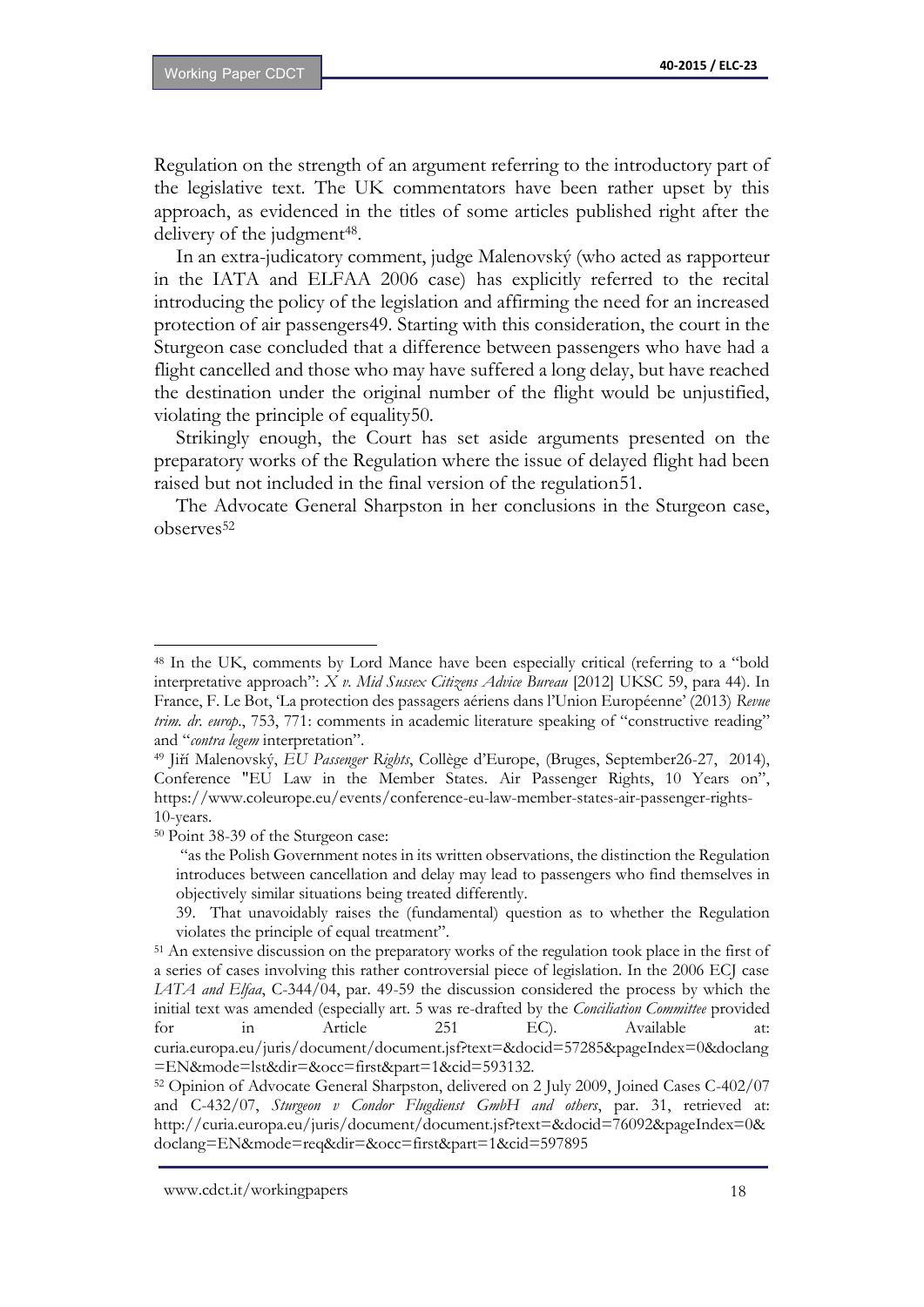"In the explanatory memorandum to its original proposal for a regulation53, the Commission noted, at point 20, that '[c]ancellation by an operator … represents a refusal to supply the service for which it has contracted, except in exceptional circumstances beyond its responsibility, such as political instability, severe weather conditions, inadequate security and unexpected safety failures.[…].' At point 23, it stated: 'Although passengers suffer similar inconvenience and frustration from delays as from denied boarding or cancellation, there is a difference in that an operator is responsible for denied boarding and cancellation (unless for reasons beyond its responsibility) but not always for delays. Other common causes are air traffic management systems and limits to airport capacity. As stated in its communication on the protection of air passengers, the Commission considers that in present circumstances operators should not be obliged to compensate delayed passengers.'

In the advocate General comments (par. 32)

"It is not all that easy to discern the logic behind the distinction that the Commission was there drawing."

What is striking in this case is that a certain hypothesis had been considered by the Commission and deliberately disregarded. There was a conscious decision not to include the protection of passengers experiencing long delays.

Yet the Court, in its judgment on this case, has finally given more weight to the issue of equality than to coherence with the *preparatory works* of the regulation.

We should also consider that preparatory works are occasionally not very helpful: tracing the reasons for changes in terminology is often frustrating. For instance, the process of selecting the most appropriate words to indicate the defence that the air company may use in the opposition to compensation demands, by invoking extreme conditions (art. 5), is rather puzzling.

In the process of approval of regulation 261/2004 a change in terminology occurred:

"Initially, reference was made to "*Act of God*" which was then substituted by *exceptional circumstances*" <sup>54</sup>.

<sup>53</sup> Proposal for a regulation of the European Parliament and of the Council establishing common rules on compensation and assistance for air passengers in the event of denied boarding and cancellation or long delays of flights COM(2001) 784 final ('Explanatory memorandum to the original Commission proposal')

<sup>54</sup> N. CARNIMEO, *Passengers Protection: Development and Analysis*, in *Aviation Space Journal*, 2013, retrieved at: http://www.ingfo.unibo.it/servizi/rivista/The\_Aviation\_Space [Journal\\_n%201\\_2013.pdf](http://www.ingfo.unibo.it/servizi/rivista/The_Aviation_Space_%20Journal_n%201_2013.pdf)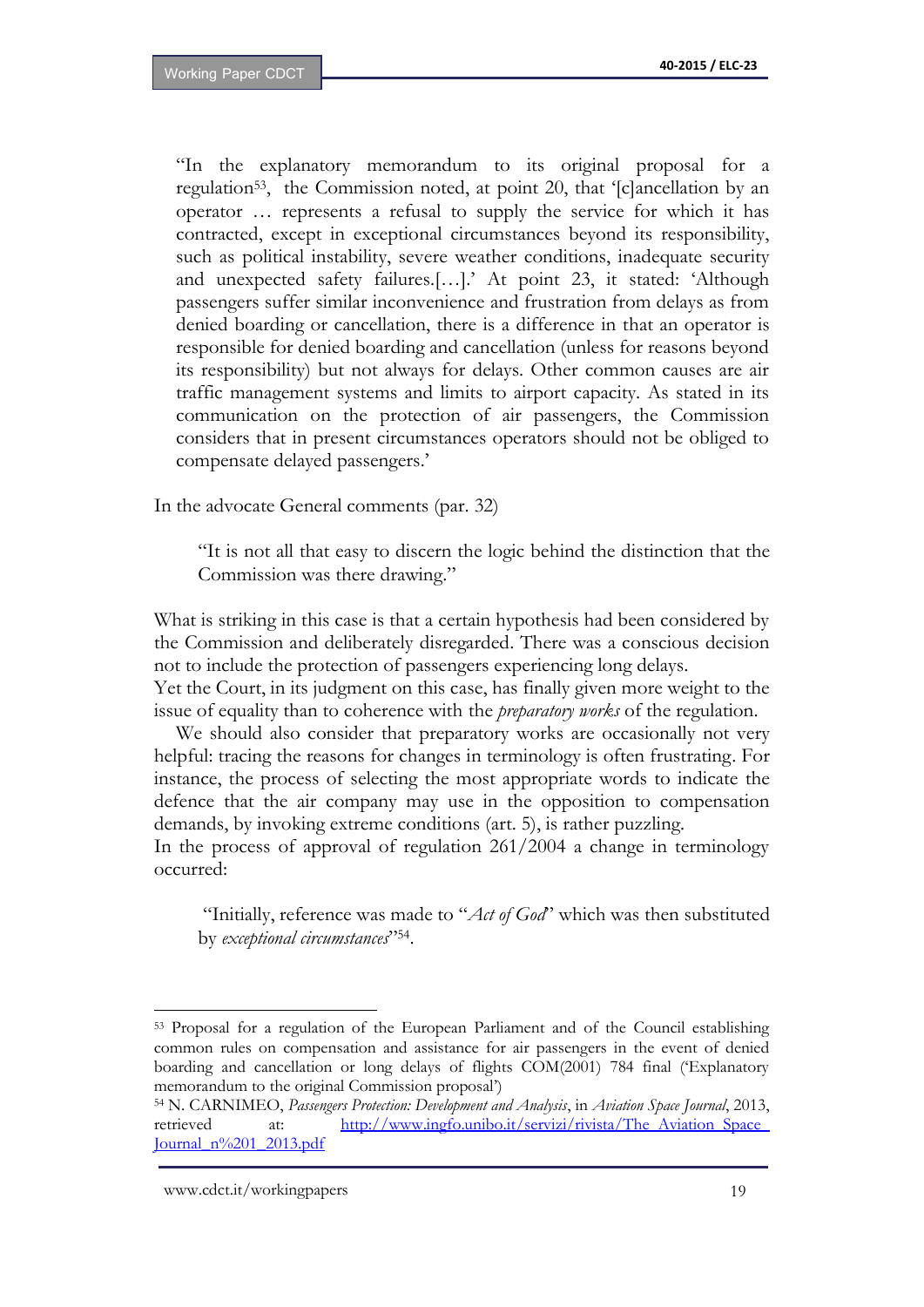1

When reading the *Proposal for a regulation*<sup>55</sup> one is struck by the Commission's observation (at point 20), that '[c]ancellation by an operator … represents a refusal to supply the service for which it has contracted, except in **exceptional** circumstances beyond its responsibility, such as political instability, severe weather conditions, inadequate security and unexpected safety failures" [emphasis added].

This definition did not last until the final version of the regulation. Advocate General Shrapston in her conclusions on the *Sturgeon* case says:

"in the text of Article 5 of the Regulation as adopted, … the 'exceptional circumstances' referred to by the Commission are re-christened 'extraordinary circumstances'56.

 The frequent changes of expression have not been very helpful in clarifying which events are included in this clause of "force majeure"<sup>57</sup> and long discussions are on-going even after an intervention by National Enforcement Bodies of the various states that have agreed on a "Draft list of extraordinary circumstances" during a meeting held on 12 April 201358.

In general terms, we should consider that the use of legislative preparatory works has increased in later years. This is due to the fact that in the early period of uniform legislation not all materials were accessible59 and the Court of justice

<sup>55</sup> Proposal *of the European Parliament and of the Council establishing common rules on compensation and assistance to air passengers in the event of denied boarding and of cancellation or long delay of flights,*  COM(2001) 784 final *('Explanatory memorandum to the original Commission proposal').*

<sup>56</sup> In a previous opinion (case *Kramme*, Case C‐396/06, par. 50), Advocate General Shrapston had already explained that: "The *travaux préparatoires* also support a literal interpretation. In the course of them, 'force majeure' was altered to 'extraordinary circumstances'. According to the Council's statement in the *Common Position*, that change was made in the interest of legal clarity". Retrieved at: http://curia.europa.eu/juris/document/document.jsf [?text=&docid=63514&pageIndex=0&doclang=EN&mode=lst&dir=&occ=first&part=1&c](http://curia.europa.eu/juris/document/document.jsf%20?text=&docid=63514&pageIndex=0&doclang=EN&mode=lst&dir=&occ=first&part=1&cid=599820)  $id = 599820#$ , Footnote25.

<sup>57</sup> Traditionally international texts on transport law have used the notion of "force majeure" to limit the liability of the carrier: e.g[. Alexis Lemarié,](http://www.amazon.it/s/ref=dp_byline_sr_book_1?ie=UTF8&field-author=Alexis+Lemari%C3%A9&search-alias=english-books) *La force majeure en droit du contrat de transport maritime*, Editions universitaires européennes, 2012.

<sup>58</sup>http://ec.europa.eu/transport/themes/passengers/air/doc/neb-extraordinarycircumstances -list.pdf

<sup>59</sup> Some considerations by Advocate General Kokott are significant: Case C-583/11, *Inuit Tapiriit Kanatami and Others v European Parliament and Council of the European Union*, point 32: "Drafting history … has not played a role thus far in the interpretation of primary law, because the '*travaux préparatoires*' for the founding Treaties were largely not available. However, the practice of using conventions to prepare Treaty amendments, like the practice of publishing the mandates of intergovernmental conferences, has led to a fundamental change in this area. The greater transparency in the preparations for Treaty amendments opens up new possibilities for interpreting the Treaties which should be utilised as supplementary means of interpretation if, as in the present case, the meaning of a provision is still unclear having regard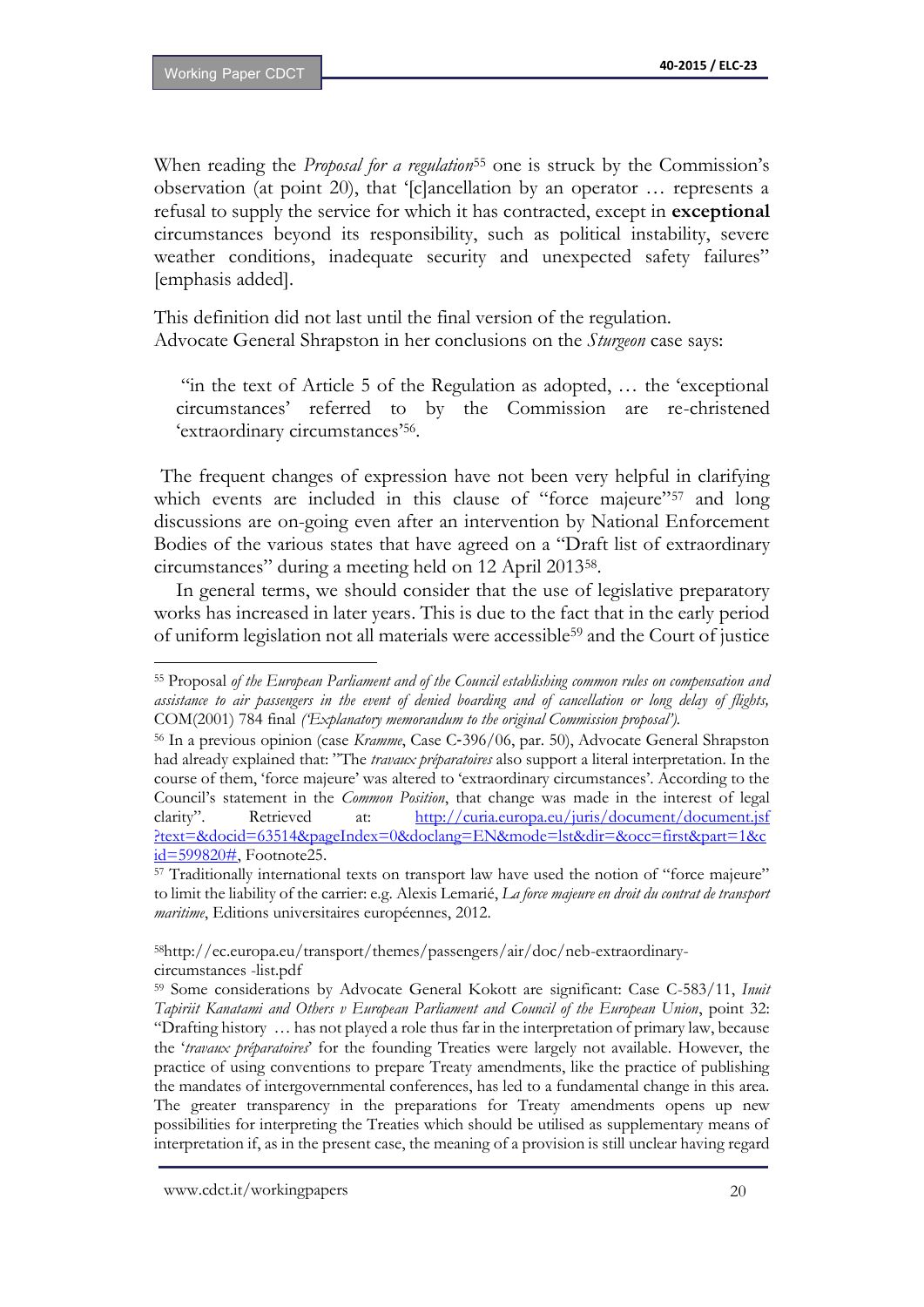$\overline{a}$ 

inclined to exclude references to documents that were not reflected in the final version of an official act<sup>60</sup>. Lately, the policy has somewhat relaxed, as shown in several recent cases.<sup>61</sup>

As a limit to investigations on the policy implemented by EU legislative texts we have to consider that sometimes it is hard to delve into the introductory comments ("recitals") that precede the actual binding articles, as they may be extensive. Occasionally they are much more numerous than the specific provisions. Such is the case of e.g. directive 2013/48/EU on the right of access to a lawyer in criminal proceedings 62: 59 recitals for only 18 articles; and EU Directive 95/46/EC - *The Data Protection Directive* : 72 recitals and 34 articles 63. The more controversial the issue, the more the number of recitals seems to increase: compromise is often reached by inserting an issue in the introduction, rather than in the body of the regulating text $64$ .

to its wording, the regulatory context and the objectives pursued". Accessed at: <http://curia.europa.eu/juris/document/document.jsf?text=&docid=132541&pageIndex= 0&doclang=EN&mode=lst&dir=&occ=first&part=1&cid=116521>

<sup>60</sup> C-292/89, The Queen and The Immigration Appeal Tribunal , ex parte Gustaff Desiderius Antonissen,

<sup>&</sup>lt;http://curia.europa.eu/juris/showPdf.jsf?text=&docid=96732&pageIndex=0&doclang=E N&mode=lst&dir=&occ=first&part=1&cid=114059 >, Point 17: "The national court referred to the declaration recorded In the Council minutes at the time of the adoption of the aforesaid Regulation No 1612/68 … on the abolition of restrictions on movement and residence within the Community for workers of Member States and their families" point 18\_ "However, such a declaration cannot be used for the purpose of interpreting a provision of secondary legislation where, as in this case, no reference is made to the content of the declaration in the wording of the provision in question".

<sup>61</sup> Case C-58/08, *Vodafone Ltd et al. V Secretary of State for Business, Enterprise and Regulatory Reform*, accessed at

<sup>&</sup>lt;curia.europa.eu/juris/document/document.jsf?text=&docid=79665&pageIndex=0&docla ng=EN&mode=lst&dir=&occ=first&part=1&cid=115728>, point 45, 55 and 58 of the judgment quoting "the explanatory memorandum to the proposal for a regulation and point 2.4 of the impact assessment".

<sup>62</sup> Directive of the European Parliament and of the Council, of 22 October 2013 *on the right of access to a lawyer in criminal proceedings …and in European arrest warrant and on the right to have a third party informed upon deprivation of liberty and to communicate with third persons and with consular authorities while deprived of liberty*. Retrieved at: [http://eur-lex.europa.eu/LexUriServ/LexUriServ.do?uri=](http://eur-lex.europa.eu/LexUriServ/LexUriServ.do?uri=%20OJ:L:2013:294:0001:0012:EN:PDF)  [OJ:L:2013:294:0001:0012:EN:PDF](http://eur-lex.europa.eu/LexUriServ/LexUriServ.do?uri=%20OJ:L:2013:294:0001:0012:EN:PDF)

<sup>63</sup> [http://www.dataprotection.ie/viewdoc.asp?DocID=91&m=](http://www.dataprotection.ie/viewdoc.asp?DocID=91&m)

<sup>64</sup> Sebastian JECKEL (Head of Division, Permanent Representation of the Federal Republic of Germany to the European Union), *An overview of the EU legislative* process; *Scope and limits of comprehensibility in the drafting process*; Bärbel HEINKELMANN (Officer, Commission GD JUST) , *Scope and limits of comprehensibility in the drafting process, The European Commission as an Example*, at the *Second European Symposium on Improving the Comprehensibility of Legal Provisions*, Berlin, November 11, 2014, [http://www.bmjv.de/SharedDocs /Kurzmeldungen/](http://www.bmjv.de/SharedDocs%20/Kurzmeldungen/) DE/2014/2014111 2\_Symposium\_Verst%C3%A4ndlichkeit\_Rechtsvorschriften.html.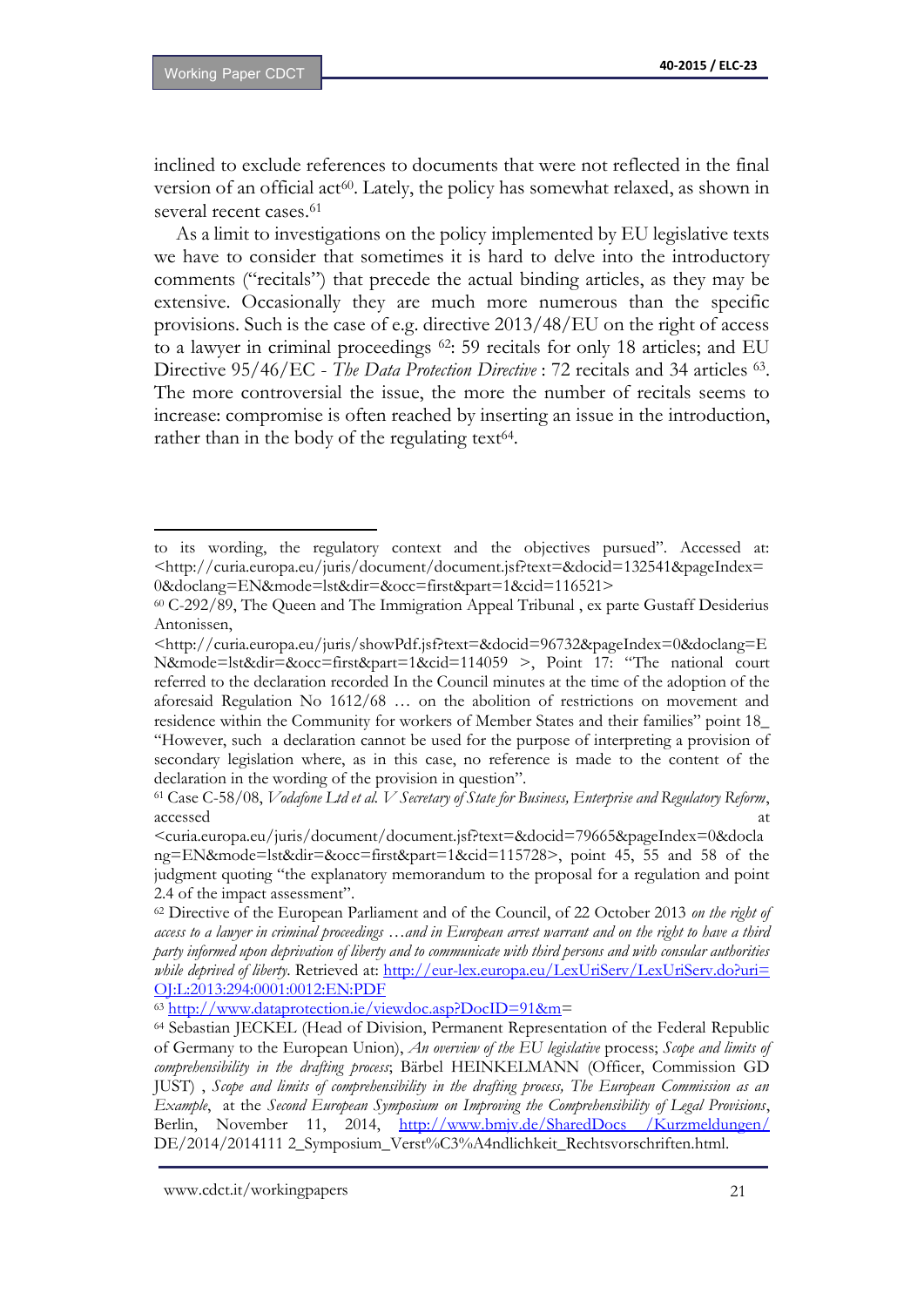#### **7. - Two equally criticized approaches.**

 As mentioned above, European drafters try to avoid giving the impression that legal notions used in Brussels actually belong to the legal tradition of one of the member States: this is both because it may cause suspicion in some of the other member States, and also because not all the implications of a domestic concept may suit the structure and competences of European institutions. Often legal concepts are closely connected with judicial or administrative procedures and remedies to enforce some of the consequent rights. It would be a great risk to assume that a notion borrowed from one of the States' experiences also carries the same web of mechanisms deemed necessary to implement it at the State level. As it is well known, the competence of the EU in procedural matters is still limited.

Therefore some expressions such as "*estoppel*", "*effet utile*", "*proportionality*" that may stem from English common law<sup>65</sup>, French administrative law or the German constitutional tradition are recognized in European terminology, yet interpreters should isolate these terms from their roots, abandon any expectation rooted in their national education and connect them with the EU context.

The problem with this approach is that it is rather demanding on the audience.

It is not clear how far interpreters can really monitor distinct ways of reading legal terminology and avoid (even inadvertent) expectations of certain consequences as a result of a familiar notion.

It is also unclear what exact meaning the transplanted term should take, at least when the ECJ has not had an opportunity to clarify it (a process that may take some time, as a real case must arise and be brought to the Court's attention).

Unfortunately lawyers pose similar arguments also when the European legislator creates a neologism. In this case as well, one may expect questions revolving around the exact meaning of a term and complaints on the "fuzzy" nature of EU legislation.

EU Regulation 261/2004 on air passengers' rights provides a recent example of the difficulty of striking the right balance between traditional expressions that may cause unwanted assumptions about the implications of the words and alternative or new meanings. As mentioned above, the airways company is exempted from some of its obligations to assist passengers if the flight is delayed or cancelled due to "extraordinary circumstances" (art. 5, n. 3). The expression

<sup>65</sup> As is well known, Judge Pierre Pescatore drew a comparison (which was later very successful) between the attitude adopted by the European Court in the famous *Ratti* case (C 148/78) and the prohibition of acting in a contradictory way:

<sup>&</sup>quot;the Court brings for the first time into its ruling an element which may be linked to the English concept of 'estoppel', if I may use so loosely an expression which has, as I am told, a more technical meaning in English law" (*The doctrine of 'direct effect': an Infant Disease of Community Law*, 8 *E.L.R*., 1983, p. 155, at p. 169.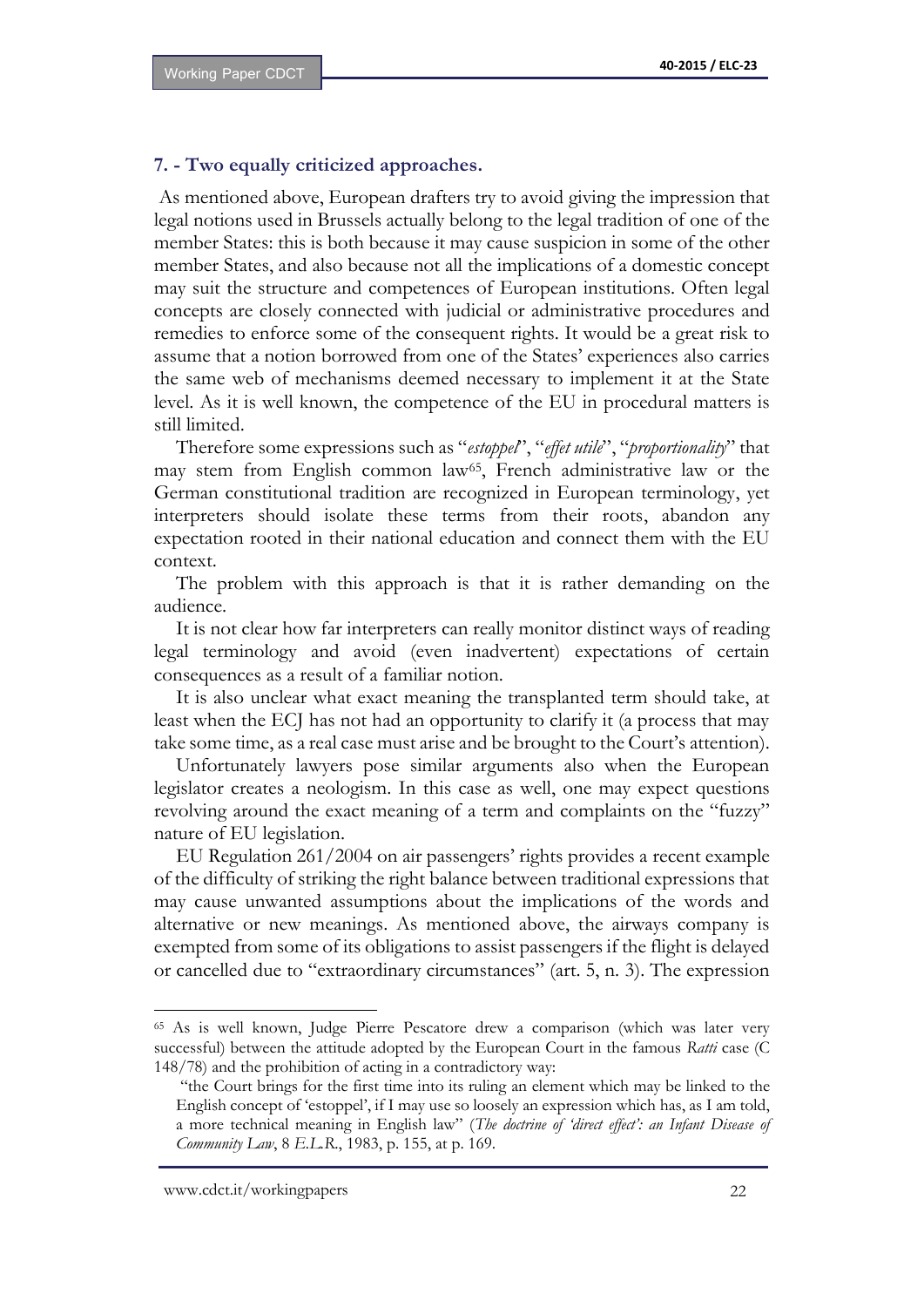is in itself flexible, as the regulation presents examples and does not specify a full list of cases that may fall within the range of this provision<sup>66</sup> and has been criticized for deviating from the traditional and familiar notion of "force majeure"67.

Notwithstanding these uncertainties of meaning, the choice of a "neutral language" is often a deliberate choice in the drafting of international texts, to avoid clauses that would automatically result in an assumption by the reader stemming from his or her background.

Many examples of attempts to harmonise the rules of certain sectors that are especially affected by international transactions are available in uniform law texts. In the UNIDROIT *Principles of international commercial contracts*, the obvious examples are "agreed payment for non-performance" (instead of "penalty clause" or "liquidated damages clause"), and "hardship" (instead of "excessive benefit" or other expressions)<sup>68</sup>.

# **8. - Problems of translation or problems of clarity?**

Negotiations of legislative texts are always complex procedures where compromises must be accepted. At the international level this difficulty is increased because negotiators have limited comprehension of each other's legal background.

An unforgettable piece of ironic representation of a conference drafting an international uniform law was written by Gyula Eörsi, and bears the title: *Unifying the Law*. (A *Play in One Act, with a Song*) <sup>69</sup>.

This masterpiece of satirical writing on legal issues reflects all the possible misunderstandings, strategic manoeuvres and linguistic devices utilised to hide disagreement and reach an apparent consent. The expression "a dog shall bark" during the fictional discussions described by Eörsi is carried through all shades of meanings to reach a final workable, very wide and undetermined meaning.

<sup>68</sup> http://www.unilex.info/dynasite.cfm?dssid=2377&dsmid=14311

<sup>66</sup> European Court of Justice, Judgment in Case C-12/11, *McDonagh v. Ryanair* ("not exhaustively defined in the Regulation, even though Recitals 14 and 15 of its preamble provide several examples, including notably air traffic management decisions and meteorological conditions incompatible with the operation of the flight concerned").

<sup>67</sup> N. Carmineo*, cit*., "it would be desirable to insert a definitive list of exceptional circumstances in the Regulation, possibly accompanied by the provision of traditional exemptions, such as Act of God and force majeure or at least have the Commission publish guide-lines on the interpretation of exceptional circumstances, in order to ensure uniform application".

Cp. *Air Passenger Rights: Consumer Complaints 2005, A Summary & Analysis of Consumer Complaints reported to the European Consumer Centre Network*, par. 5.3, p. 23: "The use of "exceptional circumstances" on the evidence sent to ECCs indicates that there is a lack of clarity about what it covers", report available at: [http://ec.europa.eu/consumers/archive/](http://ec.europa.eu/consumers/archive/%20topics/air_passenger_complaints2005.pdf)  [topics/air\\_passenger\\_complaints2005.pdf](http://ec.europa.eu/consumers/archive/%20topics/air_passenger_complaints2005.pdf)

<sup>69</sup> Published originally in 25 *American Journal of Comparative Law*, 1977, p. 658 ff.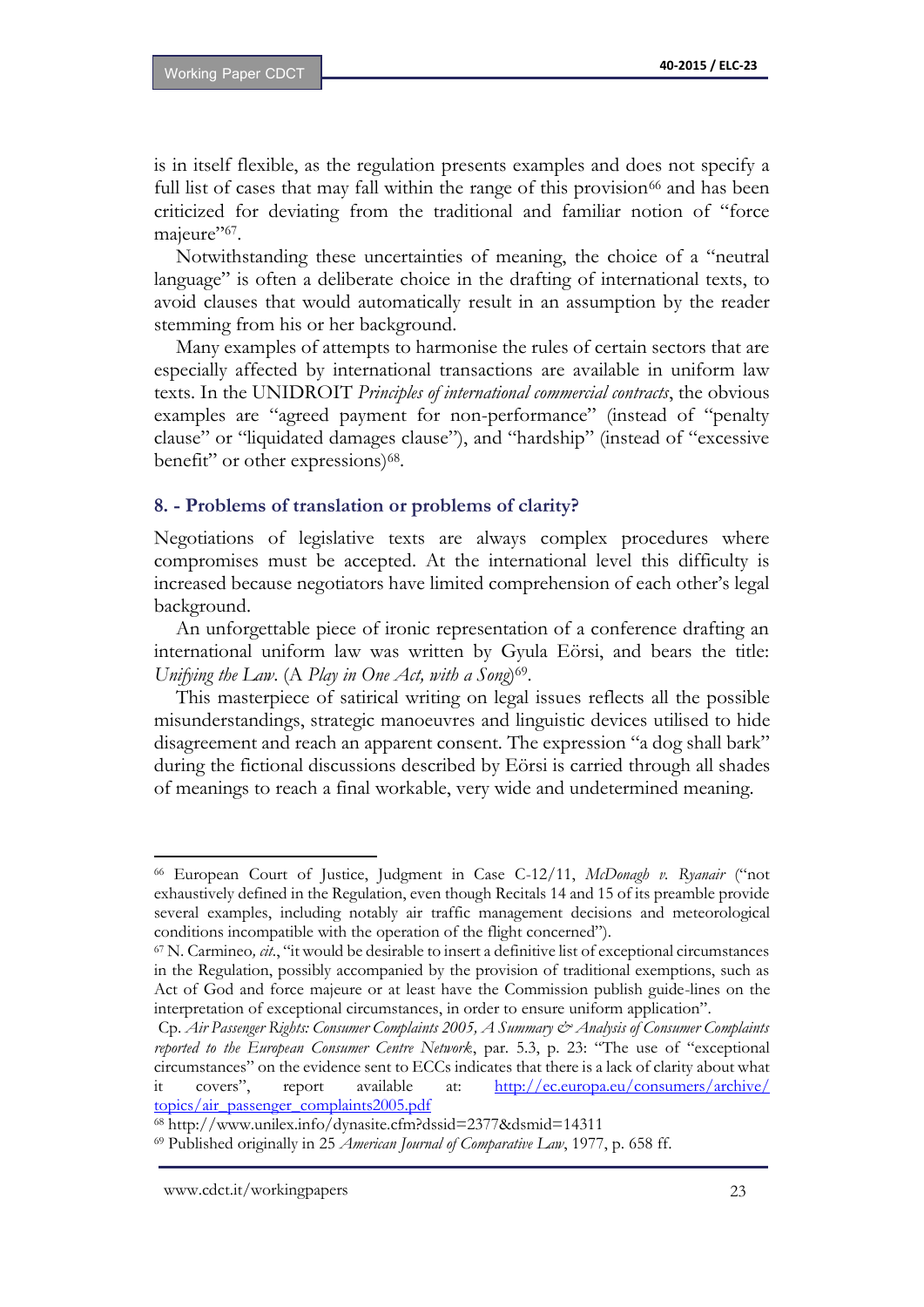Beyond the literary dimension, an interesting historical testimony is offered by one of the delegates who actually took part in the final approval of the 1930 Geneva Convention on bills of exchange70. While discussing the ambiguity of art. 17 (agir "*sciemment au détriment du débiteur*")71, A. Giannini, the Italian delegate to the conference, asked his colleagues:

"êtes-vous contents de cette formule? Non. Lui donnez-vous votre vote? Oui. Je lui donne mon vote parce que personne n'est content. Cela veut dire que c'est l'unique formule qui puisse rallier tous le suffrages"72.

When considering the workings of the European legislator one must observe that

"The Community legislative process is characterized by the political input and the fact that it sometimes appears that the need to have a text prevails over the actual content of the act, although efforts to improve that situation have been visible more recently. One consequence is a lack of clarity, whether conscious or unconscious" <sup>73</sup>.

The distribution of legislative texts between opening recitals ("whereas") and specific rules (articles) does not necessarily help in the interpretation process, as sometimes some premises are not transformed into specific articles and it is not always clear how much interpreters should consider themselves bound by considerations only quoted in the preamble. The strategy of leaving unsettled matters as opening considerations at the beginning of the document does not help in terms of clarity.

In a well-known case, *IATA and ELAA* judgment (Case C-344/04), the ECJ specified that:

"76 However, it must be stated with regard to those submissions, first, that while the preamble to a Community measure may explain the latter's content (see *Alliance for Natural Health*, paragraph 91), it cannot be relied upon as a ground for derogating from the actual provisions of the measure in question (Case C-162/97 *Nilsson and Others* [1998] ECR I-7477, paragraph 54, and Case C-136/04 *Deutsches Milch-Kontor* [2005] ECR I-0000, paragraph 32)".

<sup>70</sup> Convention Providing a Uniform Law For Bills of Exchange and Promissory Notes (Geneva, 1930), available at: [http://www.jus.uio.no/lm/bills.of.exchange.and.](http://www.jus.uio.no/lm/bills.of.exchange.and) promissory.notes.convention.1930/doc.html#57

<sup>71</sup> In the English (unofficial) version: "Persons sued on a bill of exchange cannot set up against the holder defences founded on their personal relations with the drawer or with previous holders, unless the holder, in acquiring the bill, has *knowingly acted to the detriment* of the debtor" [Italics added].

<sup>72</sup> *Rapport du Comité de rédaction,* in *Comptes-rendus,* Geneva, 1930, p. 293.

<sup>73</sup> Advocate General Jacobs, conference quoted above.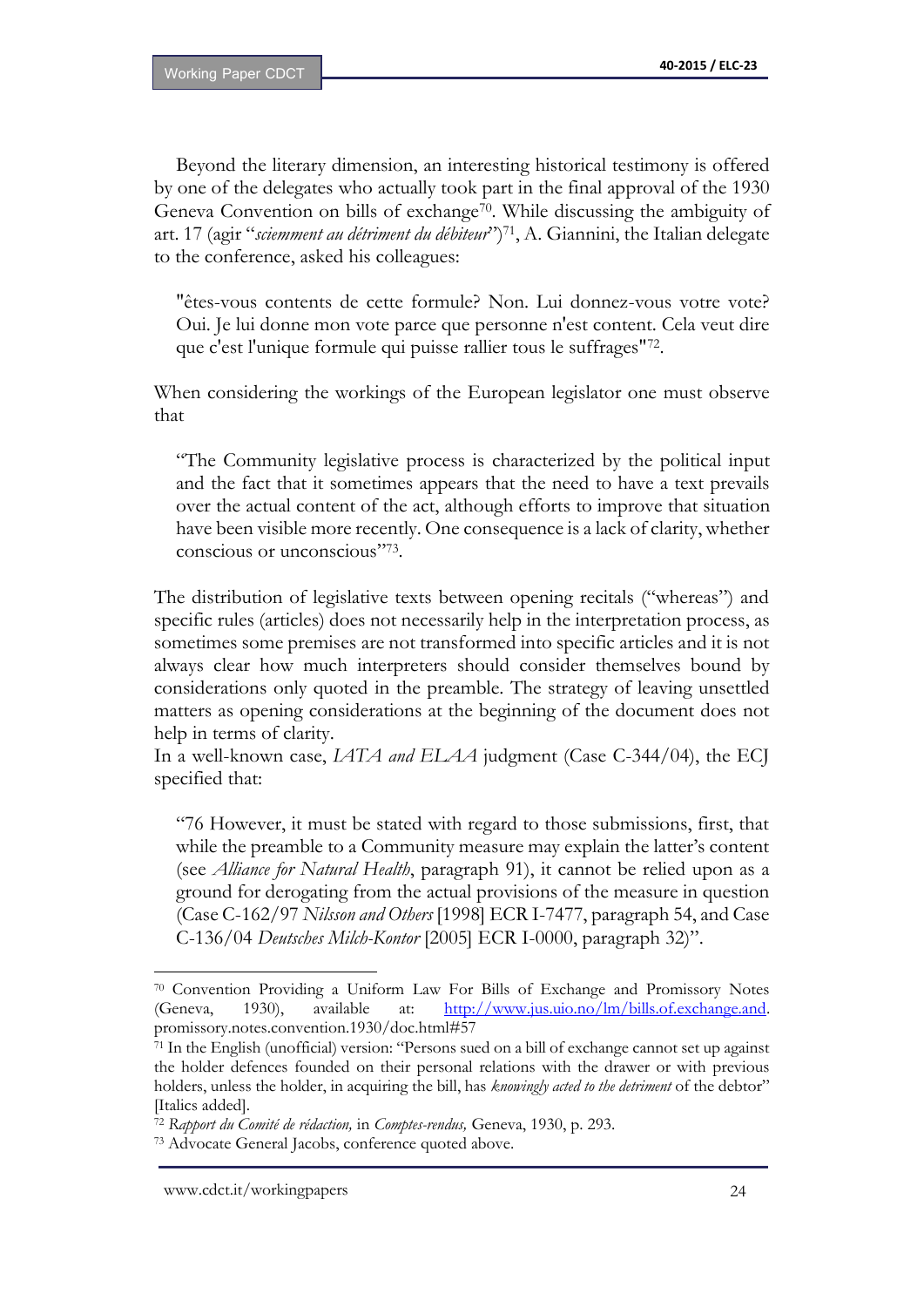# **9. Predictability**. **Conclusions**.

To conclude on the expectation to foresee how the ECJ will interpret a legal provision of European law, criticisms according to which the interpretation by reference to systemic and teleological considerations is contrary to the principle of legal certainty should be considered, especially those that are contrary to the predictability of enforcement. According to this view, teleological interpretation, disregarding the wording of a rule, means that adjudication within the context of EU law particularly unpredictable.

"Eliminating linguistic discrepancies by way of interpretation may be argued to run contrary to the principle of legal certainty given that one or more language versions may have to be interpreted in a manner that is not in accordance with the ordinary usage of words … the Court has stated that it is appropriate to reach a solution that does not prefer any one of the language versions. To do so, the Court resorts to the teleological method of interpretation that takes as its starting point the *telos*; that is, the purpose and objectives of the rule in question as well as contextual and systemic considerations"74.

To counterbalance this accusation we should consider that, when confronted with texts expressed in many languages, interpreters (and especially the European Court of Justice) have to reconcile several concerns. The final result is the product of a very complex web of conditions.

First of all, primary sources must be respected: no legal provision may be read outside of the European institutional framework. The literal meaning may have to give way to a presumption of conformity with the general framework. So that for example, the principle of equality may take precedence over the explicit expression used in a regulation or a directive.

Secondly, when facing problems of interpretation, the concern to safeguard the validity of EU acts whenever possible, rather than invalidating them, plays its role. This concern is not so strongly felt at the domestic level of the member States, except perhaps when constitutional provisions are involved. At the national level one can reasonably expect that the Parliament will find the opportunity to correct a rule that has proved to be defective when actually implemented and submitted to judicial review. Given the very complex and time-consuming process by which legislative acts are approved at the European level, it is not surprising that interpreters try hard to reconcile differences between several languages rather than surrendering to the fact that the legislation is too vague to be implemented.

<sup>74</sup> Elina PAUNIO, *Legal Certainty in Multilingual EU Law*, Language, *Discourse and Reasoning at the European Court of Justice*, Ashgate, 2013,p. 1; more in detail: p. 51 ff.. Previously: H. Jalte RASMUSSEN, *Towards a Normative Theory of Interpretation of Community Law, University of Chicago Legal Forum*, 1992, 135-178.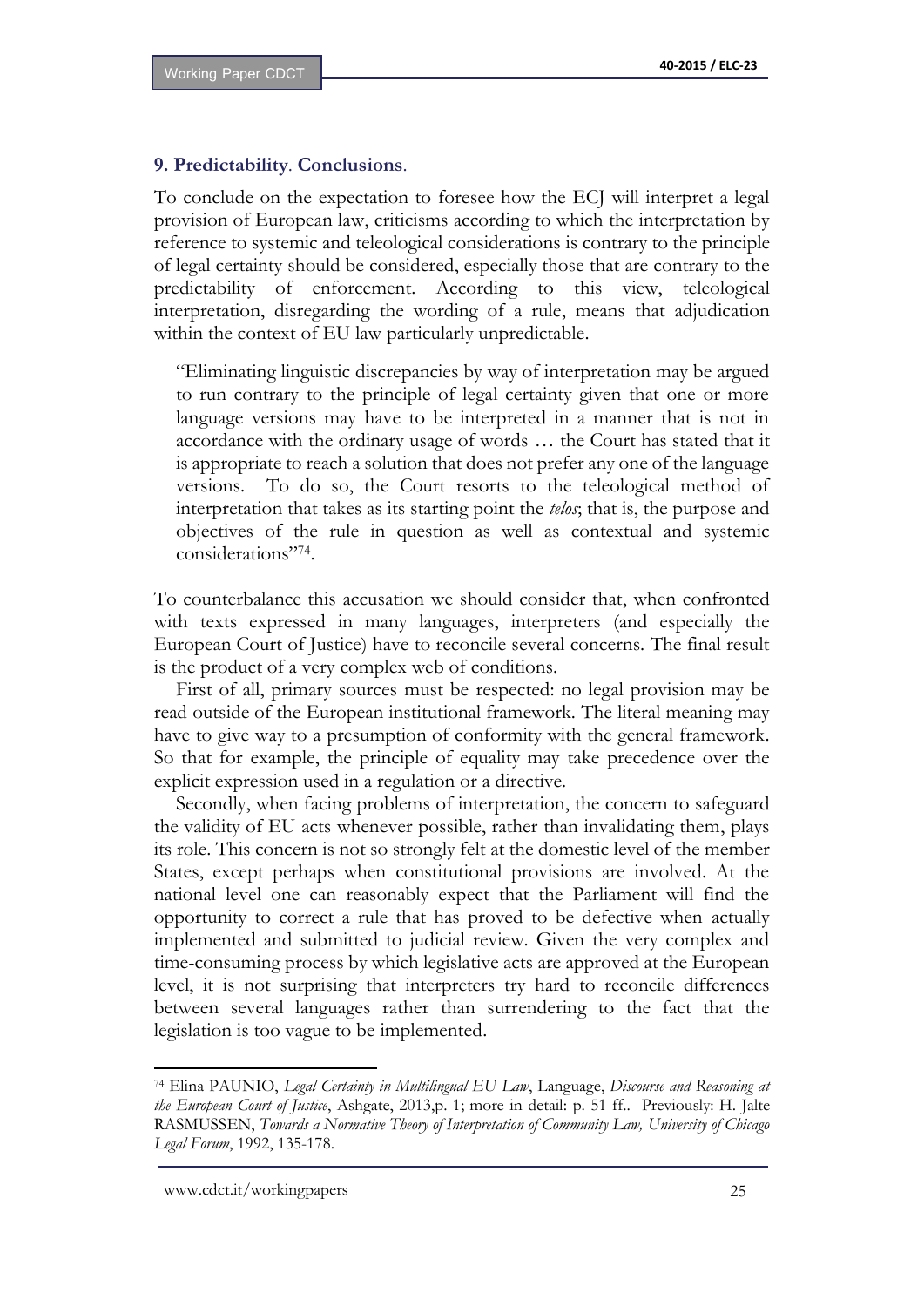Other concerns that may affect the final understanding of a rule depend on the need to harmonize, where possible, European law with the national law of the member States, while trying to avoid open clashes that would cause conflict with lawyers educated in their own tradition. This explains why the ECJ, when confronted with a flexible definition, or an undefined legal institution, often refers to a comparative interpretation. As an example we may quote the situation involving the so called lawyer-client privilege (legal professional privilege)75: in one instance the ECJ had to decide whether the protection of communications between a party and his/her lawyer could also include in-house lawyers, that is to say, lawyers employed by a firm rather than self-employed. As no express definition was included in the European sources nor could a common agreement be found in the States' legal systems, the Court had to embark both on a comparative examination of the prevailing trend and consider the meaning of the requirement of "independence" that should qualify the position of a lawyer in front of his client<sup>76</sup>. Similarly the notion of "family member" in the law pertaining to immigration and asylum seekers was enlarged to include other "relatives" (such as grandchildren) on the basis of "humanitarian" grounds taking into account the differences between the scope of the words used (for example) in the English version of a regulation<sup>77</sup>.

In conclusion, it must be recognised that the Court does not have many other strategies at hand if not to attempt to harmonize the various versions of a text by looking to the aim of the legislator. A different notion of legal predictability emerges at the EU level: "legal certainty is also said to exist when judicial decision-making is acceptable, consequently fulfilling the imperatives of rationality and moral acceptability"<sup>78</sup>.

The effort by the ECJ to regularly quote precedents shows a certain degree of care in making decisions predictable. The way in which precedents are recalled may seem unfamiliar to common law lawyers as the Court tends to refer to the most recent affirmation of a certain trend, rather than going back to the first episode in which a certain principle has been upheld, as would be most obvious in a common law setting. It is rather in the literature that we read comments retracing recent cases to famous leading cases such as *Costa*, *Ratti* or

<sup>75</sup> Case C-550/07 P, *Akzo Nobel Chemicals Ltd and Akcros Chemicals Ltd v European Commission*, <http://curia.europa.eu/juris/document/document.jsf;jsessionid=9ea7d2dc30ddc89b67778 e7b4833a06cccc5ef6dea0e.e34KaxiLc3qMb40Rch0SaxuPaxj0?text=&docid=82839&pageInd ex=0&doclang=EN&mode=lst&dir=&occ=first&part=1&cid=176455>

<sup>76</sup> Advocate General Kokott was especially explicit on the importance of guaranteeing the lawyer's autonomy advising a client, par. 61: http://curia.europa.eu/juris/document/ document.jsf?text=&docid=83189&pageIndex=0&doclang=EN&mode=lst&dir=&occ=fir st&part=1&cid=100171#Footnote1

<sup>77</sup> Case C-245/11, *K v Bundesasylamt*, paragraphs 39, 41-42, available at: <http://curia.europa.eu/juris/document/document.jsf?text=&docid=129325&pageIndex= 0&doclang=EN&mode=lst&dir=&occ=first&part=1&cid=84483#Footnote\*>

<sup>78</sup> Elina PAUNIO, *Legal Certainty in Multilingual EU Law*, *quoted* above, p. 2 and p. 101 ff.